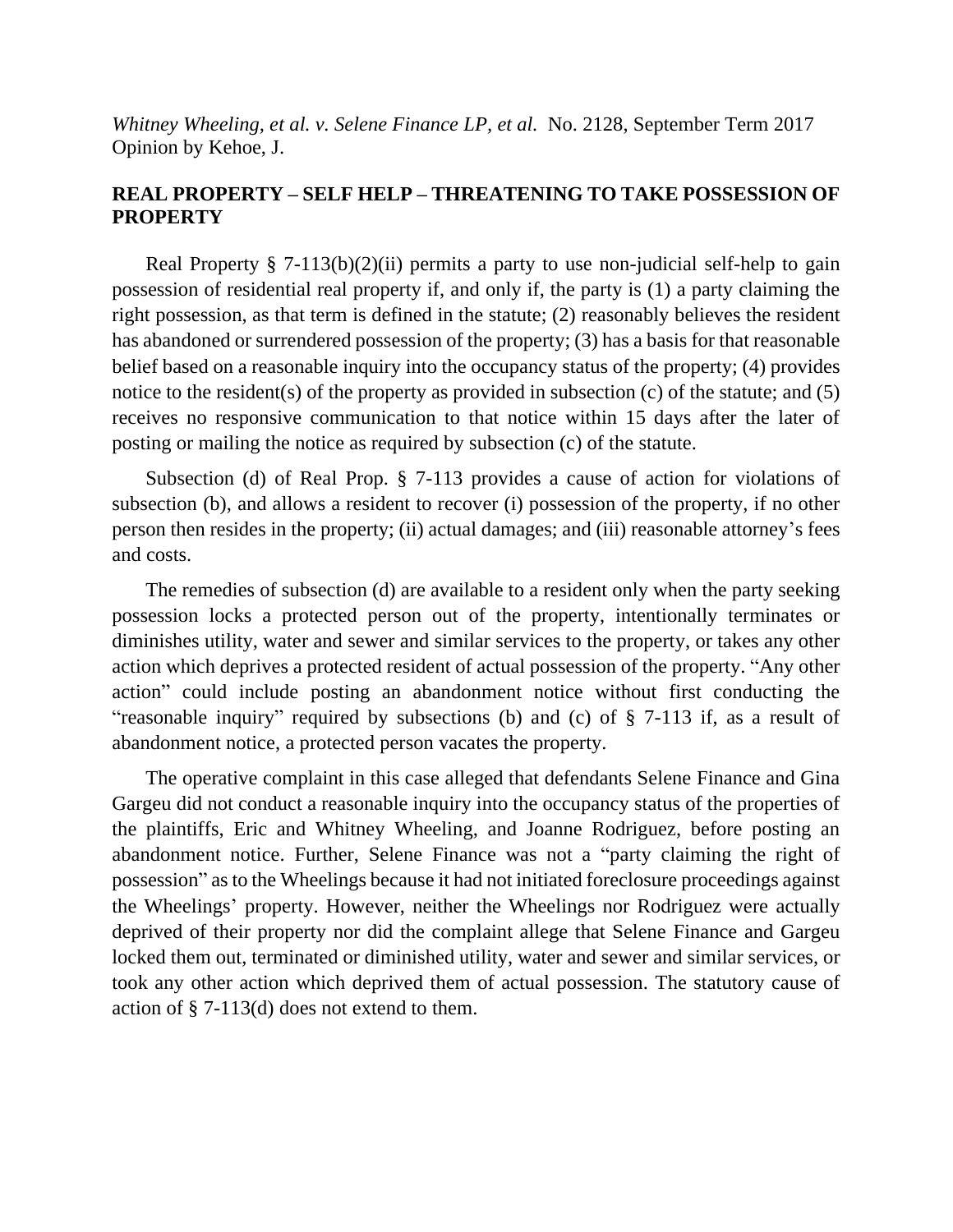#### **MARYLAND CONSUMER PROTECTION ACT – PLEADING DAMAGES**

The Maryland Consumer Protection Act ("MCPA") (codified in Commercial Law § 13-101 *et seq*.) prohibits unfair, abusive, and deceptive trade practices in the collection of consumer debts. Com. Law § 13-303. The general rule for pleading damages, pursuant to Md. Rule 2-203(b) provides that "[e]ach averment of a pleading shall be simple, concise, and direct. No technical forms of pleadings are required. A pleading shall contain only such statements of fact as may be necessary to show the pleader's entitlement to relief or ground of defense." However, the MCPA contains a heightened pleading requirement for claims made under that statute, in that damages for emotional distress must be accompanied by observable physical manifestations. *See Sager v. Housing Commission of Anne Arundel County*, 855 F. Supp. 2d 524, 548–49 (D. Md. 2012).

In their amended complaint, appellants alleged that they suffered "emotional damages and losses with physical manifestations such as fear (of losing their home), anxiety (with the threat of eviction through no fault of their own), [and] anger." Additionally, appellants alleged that they "incurred legal fees to know her rights as a former owner of the property based on Selene's and Gargeu's deceptive eviction threats[.]"

While these allegations may have satisfied the general pleading requirement of Md. Rule 2-203(b), they did sufficiently plead any observable physical manifestations of their emotional distress. The operative complaint did not allege that appellants manifested any observable physical manifestations of the emotional distress caused by Selene. Rather, the allegations regarding emotional distress amount to nothing more than assertions that Selene's actions upset them. The MPCA requires more in order for a complaint to survive a motion to dismiss for failure to state a cause of action.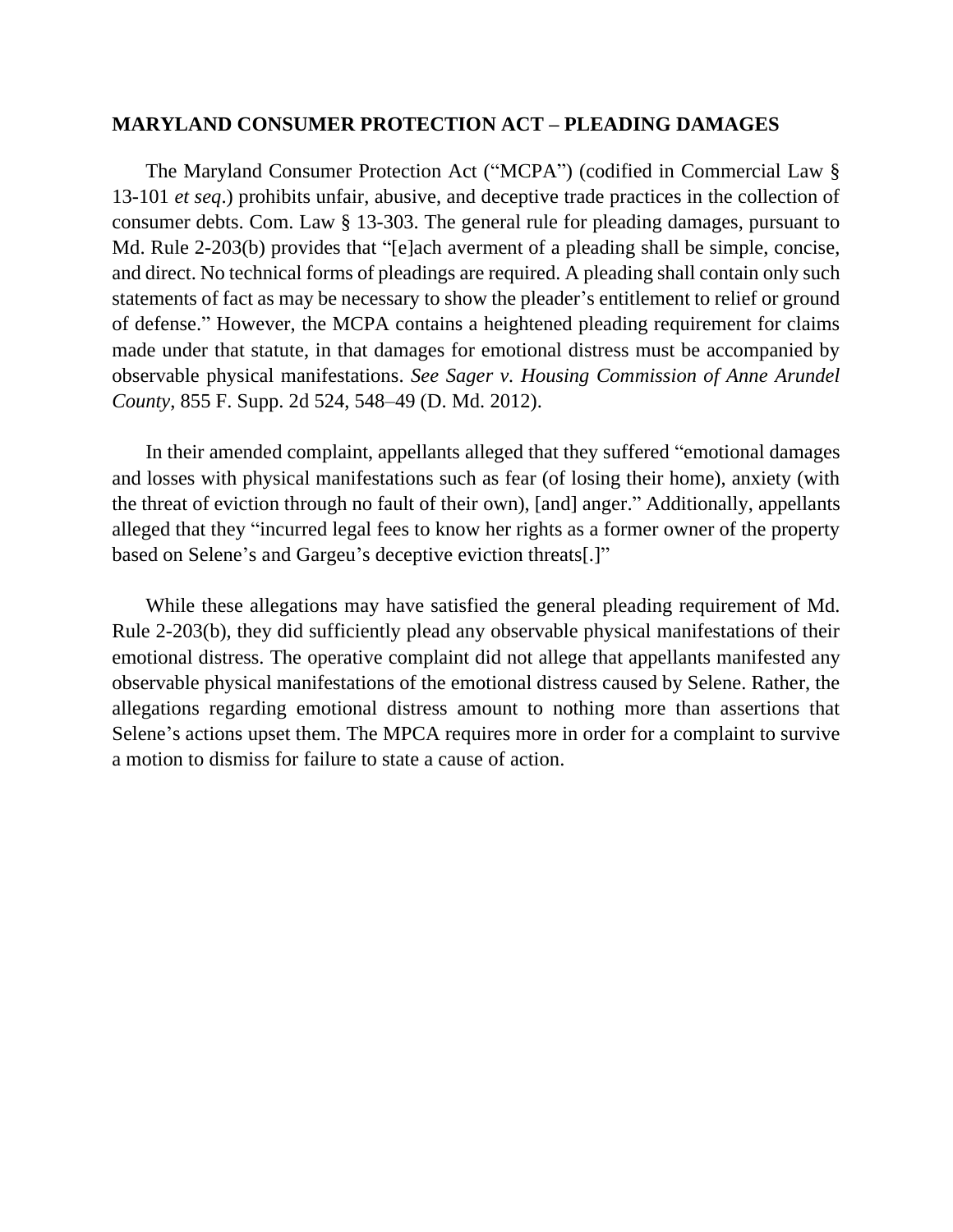Circuit Court for Baltimore City Case No. 24-C-17-000996

# REPORTED

## IN THE COURT OF SPECIAL APPEALS

### OF MARYLAND

No. 2128

September Term, 2017

\_\_\_\_\_\_\_\_\_\_\_\_\_\_\_\_\_\_\_\_\_\_\_\_\_\_\_\_\_\_\_\_\_\_\_\_

### WHITNEY WHEELING, ET AL.

v.

SELENE FINANCE LP, ET AL.

\_\_\_\_\_\_\_\_\_\_\_\_\_\_\_\_\_\_\_\_\_\_\_\_\_\_\_\_\_\_\_\_\_\_\_\_

Kehoe, Berger, Reed,

JJ. \_\_\_\_\_\_\_\_\_\_\_\_\_\_\_\_\_\_\_\_\_\_\_\_\_\_\_\_\_\_\_\_\_\_\_\_

Opinion by Kehoe, J. \_\_\_\_\_\_\_\_\_\_\_\_\_\_\_\_\_\_\_\_\_\_\_\_\_\_\_\_\_\_\_\_\_\_\_\_

Filed: May 29, 2020

Pursuant to Maryland Uniform Electronic Legal Materials Act (§§ 10-1601 et seq. of the State Government Article) this document is authentic.

Suzanne Johnson 2020-10-23 14:36-04:00

Suzanne C. Johnson, Clerk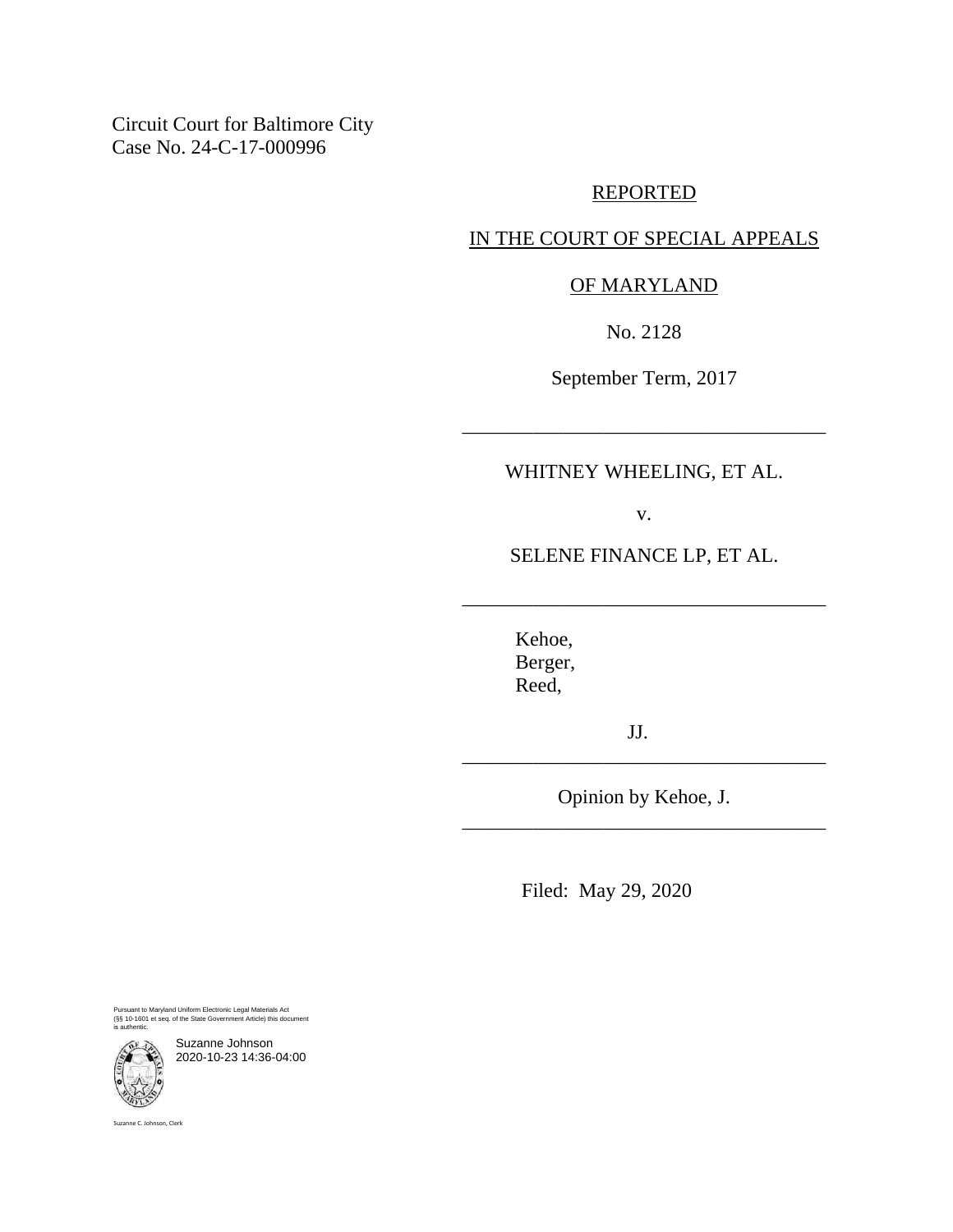In 2013, the General Assembly enacted Md. Code, § 7-113 of the Real Property Article to restrict the use of self-help in certain kinds of residential evictions. Eric Wheeling, Whitney Wheeling, and Joanne Rodriguez filed suit in the Circuit Court for Baltimore City against Selene Finance LP and Gina Gargeu (doing business as Century 21 Downtown), alleging that they had violated § 7-113 in their efforts to obtain possession of two residential properties. The Wheelings and Rodriguez also asserted that Selene's actions violated the Maryland Consumer Protection Act (the "MCPA"), codified at Md. Code, § 13-101, *et seq.*, of the Commercial Law Article. Selene and Gargeu filed motions to dismiss appellants' amended complaint on the basis that it failed to state a cause of action. The circuit court granted both motions. Appellants noted this timely appeal and raise three issues, which we have rephrased:

1. Did the circuit court err in ruling that appellants failed to plead a claim pursuant to the statutory cause of action established by Real Prop. § 7-113?

2. Did the circuit court err in ruling that appellants failed to plead a claim under the MCPA?

3. Did the circuit court err in ruling that appellants failed to adequately plead that they suffered actual injuries as a result of Selene's and Gargeu's actions?

Although we see things a bit differently than did the circuit court, we will affirm its judgment. The amended complaint alleges facts which, if proven, establish that Selene and Gargeu violated § 7-113. However, the cause of action established by the statute extends only to cases in which a defendant has locked the plaintiff out of the property, intentionally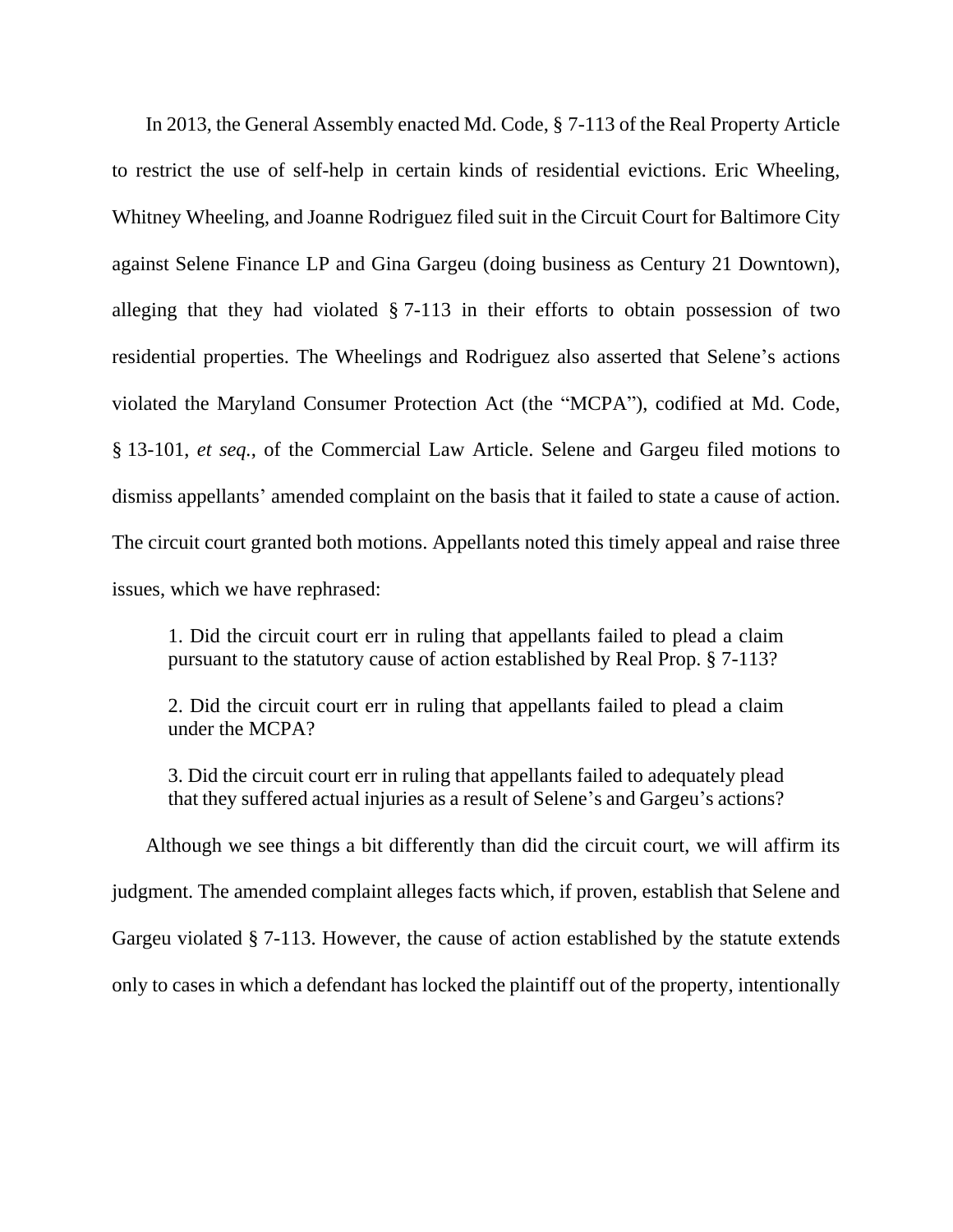terminates or diminishes utility, water and sewer and similar services to the property, or takes any other action which deprives a resident of actual possession of the property. The amended complaint does not assert that any of these things happened in this case. Assuming for purposes of analysis that Selene's actions violated the MCPA, the amended complaint fails to allege damages with the specificity required for private causes of action under that statute.

#### Background

#### *The Wheeling Claim*

Donna Poole owns a residential property in Anne Arundel County. At the time the events discussed herein took place, Eric and Whitney Wheeling, along with their children, were tenants on the property. We will refer to this property as the "Wheeling property." Prior to the Wheelings' tenancy, Poole purchased the property through a mortgage loan with CitiMortgage, Inc. When Poole defaulted on that loan in 2013, the loan was acquired by Christiana Trust, as trustee for Normandy Mortgage Loan Trust Series 2013-9.

Selene Finance LP is a mortgage lender and servicer licensed to operate in Maryland. Selene acted as Normandy Mortgage's servicer for Poole's mortgage. On May 15, 2015, Selene posted a notice on the Wheeling property in accordance with Real Prop. § 7-113(c). The notice stated:

#### **IMPORTANT NOTICE ABOUT EVICTION**

A PERSON WHO CLAIMS THE RIGHT TO POSSESS THIS PROPERTY BELIEVES THAT THIS PROPERTY IS ABANDONED. IF YOU ARE CURRENTLY RESIDING IN THE PROPERTY, YOU MUST IMMEDIATELY CONTACT: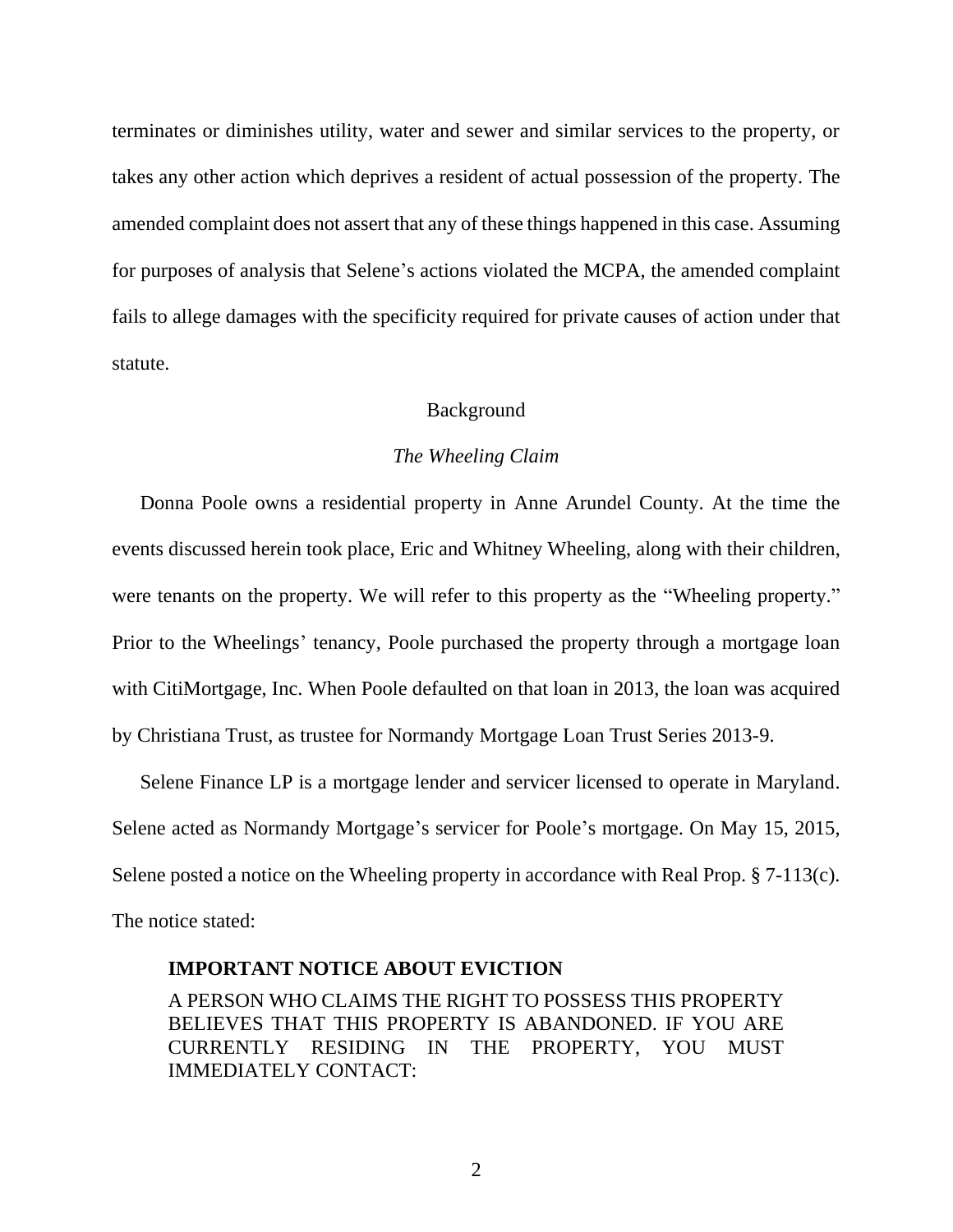## Selene Finance NAME 9990 Richmond Avenue, Suite 400 S. Houston, TX 77042 ADDRESS (877) 768-3759 TELEPHONE

*5/15/15* DATE OF THIS NOTICE

IF YOU DO NOT CONTACT THE PERSON LISTED ABOVE WITHIN 15 DAYS AFTER THE DATE OF THIS NOTICE, THE PERSON CLAIMING POSSESSION MAY CONSIDER THE PROPERTY ABANDONED AND SEEK TO SECURE THE PROEPRTY, INCLUDING CHANGING THE LOCKS WITHOUT A COURT ORDER.

We will refer to this document as an "abandonment notice."

The amended complaint alleged that, after Mr. Wheeling read the abandonment notice, he telephoned Selene on May 19, 2015. A representative of Selene told him that foreclosure proceedings had been initiated against the property, that Selene understood the property was abandoned because it was not owner-occupied, and that the Wheelings had to vacate the property by June 1, 2015, or else Selene would change the locks. However, the representative refused to provide any details of the alleged foreclosure proceedings to Mr. Wheeling because he was not the owner of the property. Additionally, the amended complaint alleged that neither Selene nor Normandy Mortgage had initiated foreclosure proceedings against Poole when the abandonment notice was posted and, indeed, never did so. According to the amended complaint, at the time that the abandonment notice was posted, Poole was negotiating with Selene for a short sale of the property and had been informed by Selene that her property was not subject to a foreclosure.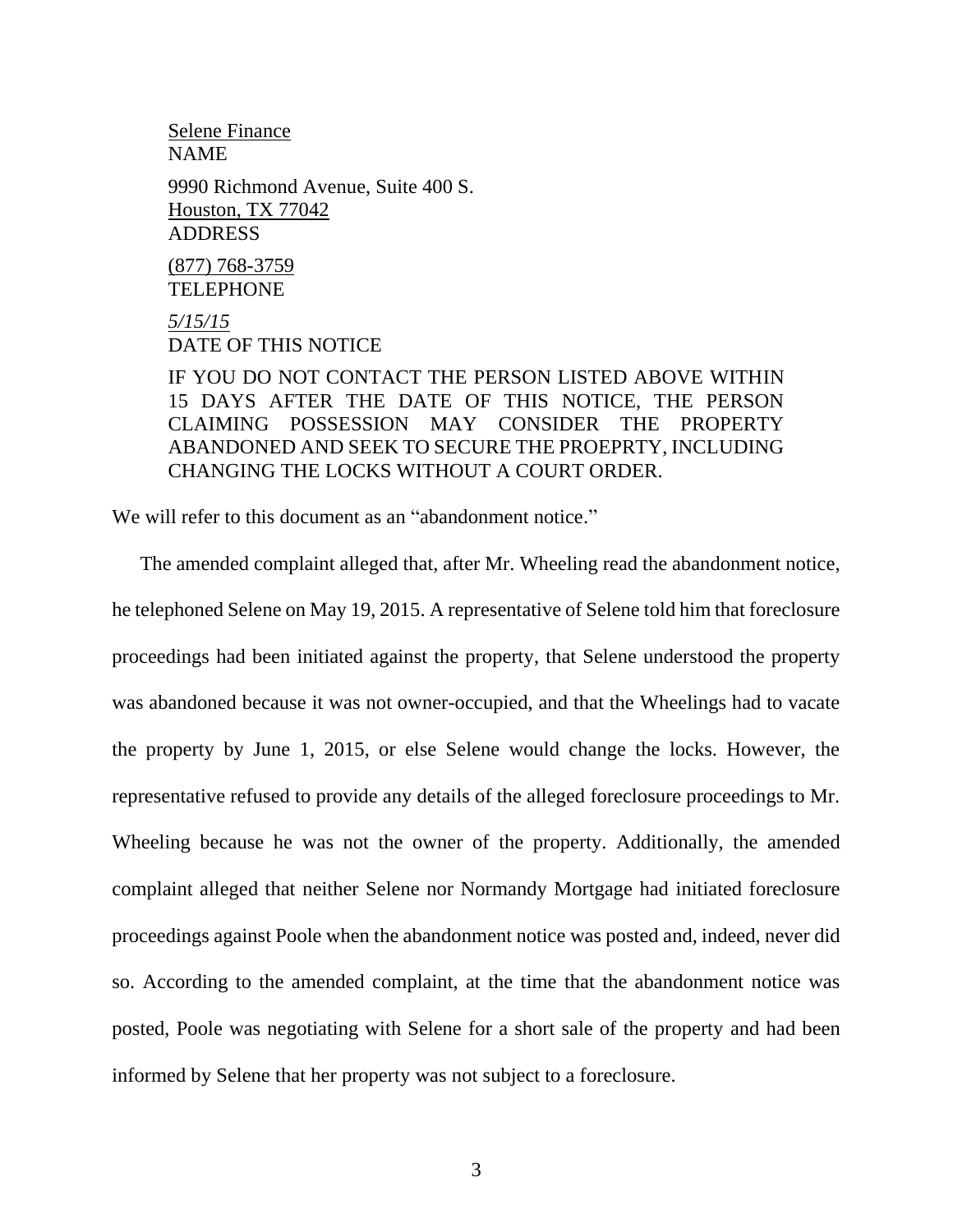The amended complaint also alleged that, as a result of both the abandonment notice and the statements made by Selene's representative, the Wheelings suffered emotional distress and incurred attorney's fees by contacting an attorney to seek legal advice about their rights as tenants.

The amended complaint did not allege that the Wheelings vacated the home as a result of Selene's actions, nor did it allege that Selene took any steps other than posting the abandonment notice to force or induce them to move.

#### *The Rodriguez Claim*

The second property at issue in this appeal is located in Baltimore City and was owned by Joanne Rodriguez during the relevant period (the "Rodriguez property"). Rodriguez purchased the property in 2008 through a mortgage backed by a federal housing program. After she was unable to make timely payments, the loan went into default and was eventually transferred to Sunset Mortgage Loan Trust, Series 2014-1.

Selene, acting on behalf of Sunset Mortgage, filed a foreclosure action against the Rodriguez property. Sunset Mortgage was the successful bidder at the foreclosure auction and acquired the property for \$42,000. The sale was ratified in September 2016.

In February 2017, Selene contracted with Century 21 Downtown, a real estate brokerage company operated by Gina Gargeu. Acting as Selene's agent, Gargeu scheduled a sheriff's eviction for the Rodriguez property on March 28, 2017. On February 10, the sheriff posted a notice on the property informing the occupants that they would be evicted pursuant to a court order on March 28, 2017.

4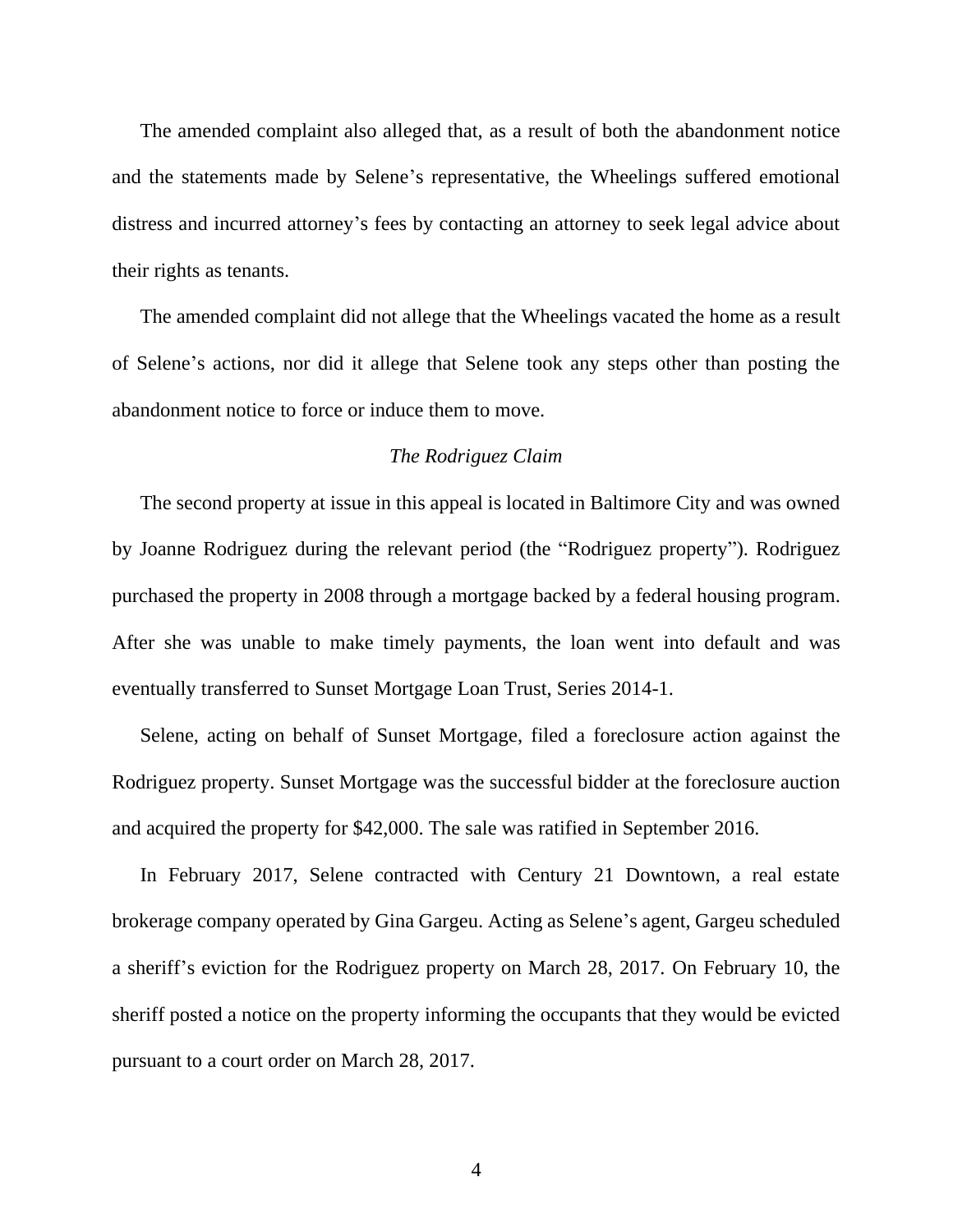A little less than two weeks later, on February 22, Gargeu posted an abandonment notice on the Rodriguez property that was identical to the notice posted on the Wheeling property, but for differences in names, addresses, and other incidental information. The amended complaint alleged that Rodriguez learned about the abandonment notice through her neighbor, Dermot Delude-Dix. After seeing the abandonment notice, Delude-Dix called Gargeu and told her that Rodriguez still occupied the property. Rodriguez also alleged that she consulted an attorney to learn about her rights. Despite the scheduled eviction date and the abandonment notice, Rodriguez was never evicted from the property. The amended complaint did not allege that Rodriguez vacated the home as a result of Selene's and Gargeu's actions, or that Selene or Gargeu took any steps other than posting the abandonment notice to force or induce them to move. The amended complaint alleged that Rodriguez, like the Wheelings, suffered emotional distress and incurred legal fees as a result of the posting of the abandonment notice.

#### *The Current Action*

On March 1, 2017, appellants filed a joint complaint in the Circuit Court for Baltimore City on behalf of themselves and a proposed class of persons similarly situated. On May 30, 2017, they filed an amended complaint. The amended complaint asserted two claims against Selene and Gargeu. First, the complaint alleged that Selene and Gargeu violated Real Prop. § 7-113(b) by making threats of eviction without first making a reasonable inquiry as to whether the properties were, in fact, abandoned. Second, the complaint alleged that Selene and Gargeu violated the MCPA by threatening to take possession of their properties by way of the abandonment notices. Appellants asked the court to certify their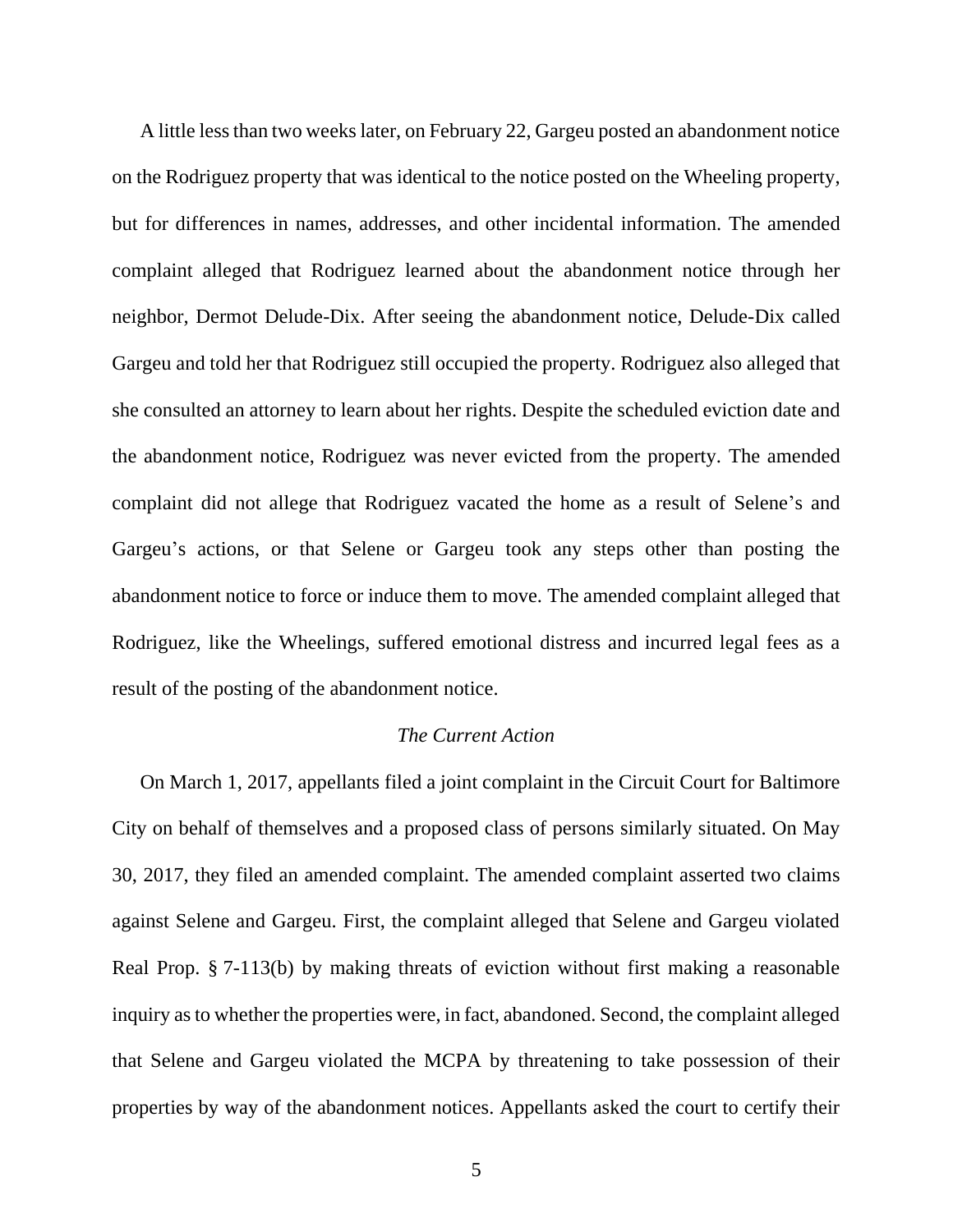claims as a class action, to grant declaratory and injunctive relief, and to award them monetary damages and attorneys' fees.<sup>1</sup>

Gargeu and Selene filed motions to dismiss the amended complaint for failure to state a cause of action.

On August 8, 2017, the circuit court held a hearing on the motions to dismiss. Selene and Gargeu argued that: (1) they were not liable under Real Prop. § 7-113 because the abandonment notices did not constitute a "threat" as defined in that statute; (2) the MCPA did not apply in this case because (a) the appellants are not "consumers" as defined in the MCPA, and (b) posting an abandonment notice on a residence is not a collection activity within the provisions of the MCPA; (3) Selene, as a licensed mortgage lender, was exempt from the provisions of the MCPA; and (4) appellants did not sufficiently plead damages in their complaint and could not show any accompanying physical manifestations of that distress.

Appellants responded that § 7-113 requires a party who posts an abandonment notice to first make a reasonable inquiry as to the occupancy status of the property, and that Selene and Gargeu failed to do this before posting the abandonment notices. Appellants pointed out that the amended complaint alleged that both properties were inhabited at the time the

 $<sup>1</sup>$  Appellants also filed a motion for partial summary judgment, requesting that the court</sup> find that "the threats of eviction on behalf of an unlicensed collection agency is not permitted under Maryland law." A hearing on that motion was held on July 19, 2017. At the conclusion of the hearing, the motions court held the case *sub curia* to reserve on ruling until after the hearing on the motions to dismiss. The motions were rendered moot when the circuit court granted the motions to dismiss the amended complaint.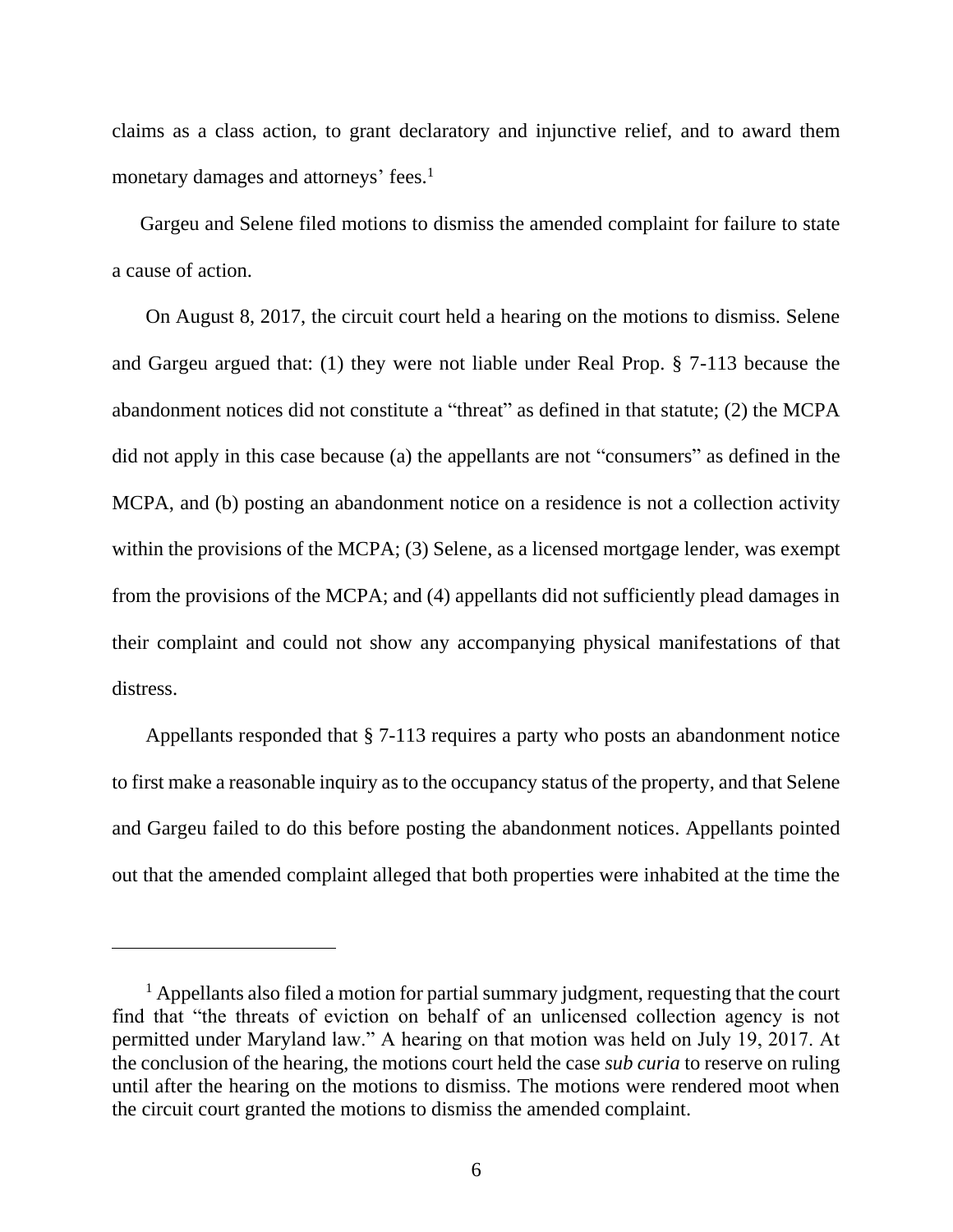abandonment notices were posted. For example, Rodriguez appeared at the foreclosure proceedings concerning her property, and so, as a result, Selene was on notice that the property was, in fact, occupied. The alleged failures by Selene and Gargeu to conduct reasonable inquiries, appellants argued, caused damages, and the case should go to the trier of fact to resolve these issues. Moreover, appellants asserted that Selene did not have a basis for posting the abandonment notice to the Wheeling property under Real Prop. § 7- 113 because it did not qualify as a "party claiming possession" as defined in subsection (a) of that statute.

Appellants also elaborated on their claim for damages for emotional distress. They asserted that the MCPA allows for non-economic damages, and their counsel told the court that:

[W]e've pled physical manifestations, what's required under Maryland law is reasonable objectifiable information. And we've provided multiple characteristics of the physical manifestation. At this stage, that's all that's sufficient for notice pleading for actual damages. We've also pled that each Plaintiff's incurred expense to make legal inquiries as to what their rights were. I mean that's an economic damage. . . . But in any event, we've pled proper damages.

On December 4, 2017, the circuit court granted both motions to dismiss without leave to amend. The court concluded that the abandonment notices posted by Selene and Gargeu conformed with the provisions of Real Prop. § 7-113. As to Selene, the court concluded that the amended complaint failed to allege sufficient facts which state a claim upon which relief can be granted because appellants were not evicted or otherwise deprived of their property, and so did not suffer an objectively identifiable actual injury. As to Gargeu, the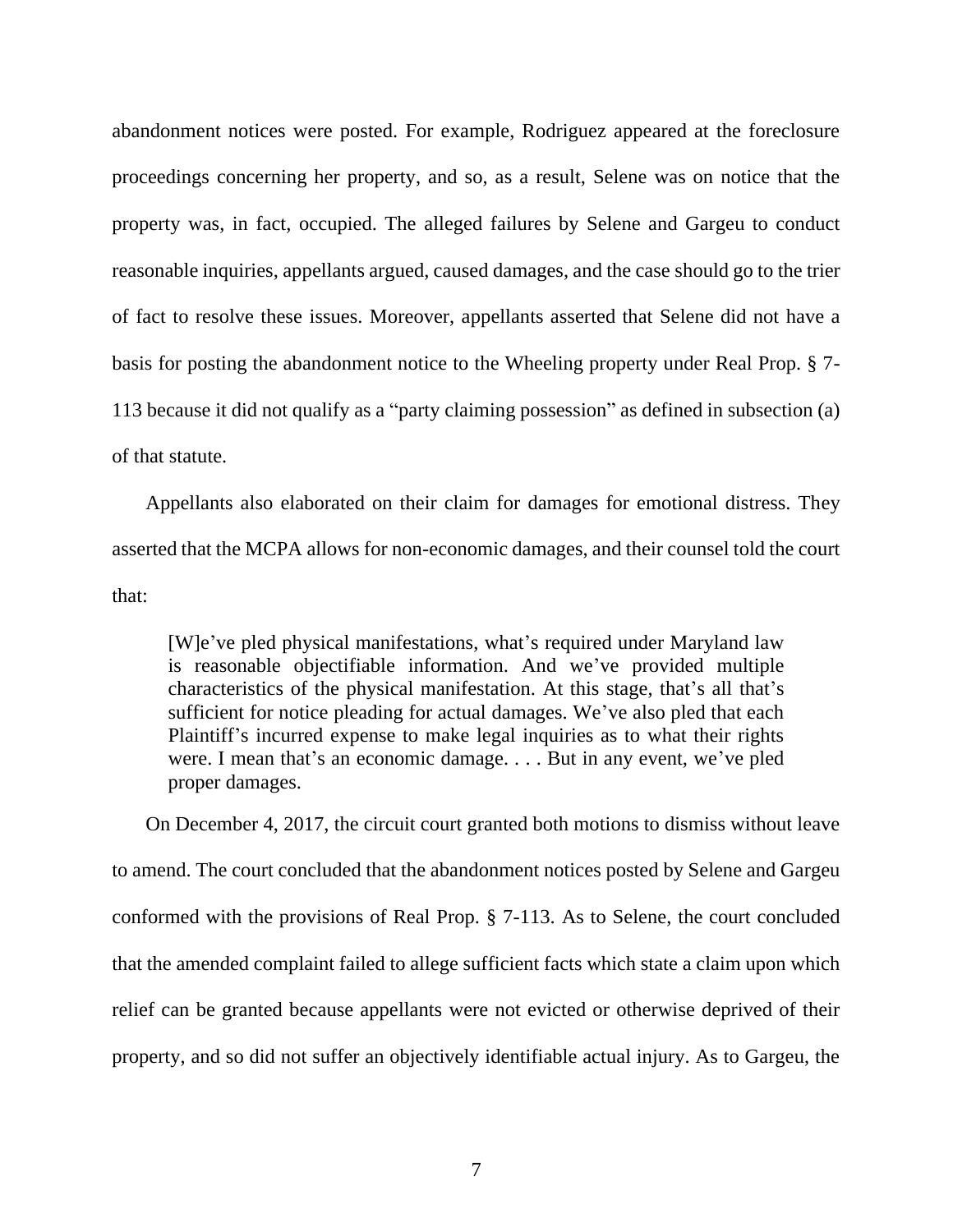court concluded the MCPA did not apply to her because Com. Law § 13-104 exempts real estate brokers from the provisions of the MCPA.<sup>2</sup>

This timely appeal followed.

#### **Analysis**

Under Md. Rule 2-322(b)(2), the court may dismiss a complaint if it fails "to state a claim upon which relief can be granted." A motion to dismiss is properly granted if the factual allegations in a complaint, if proven, would not provide a legally sufficient basis for the cause of action asserted in the complaint. Md. Rule 2-322(b)(2). "Dismissal is proper only if the alleged facts and permissible inferences, so viewed, would, if proven,

<sup>&</sup>lt;sup>2</sup> The court's ruling as to the MCPA's application to Gargeu was superfluous. The MCPA claim in the amended complaint explicitly stated that it applied only to Selene. In their brief submitted to this Court, appellants' MCPA arguments are again directed only at Selene. For reasons that aren't clear from the record, the circuit court nonetheless stated in its order dismissing appellants' MCPA claims that the MCPA does not apply to Gargeu by virtue of her profession as a real estate broker. *See* Com. Law § 13-104(1) ("This title does not apply to . . . [t]he professional services of a real estate broker, associate real estate broker, or real estate salesperson . . . .").

To the extent that appellants do assert an MCPA claim against Gargeu, the court's ruling has not been challenged on appeal. With that said, the circuit court's application of the categorial exemption to real estate brokers from the MCPA without further analysis may be problematic under the facts alleged in the amended complaint. *See Andrews & Lawrence Professional Services, LLC v. Mills*, 467 Md. 126, 156 (2020) (In deciding whether Com. Law § 13-104(1)'s exemption to "lawyers" applied to the activities of the law firm at issue in the case, the Court distinguished between services that require a professional license, which are exempt, from those that were performed by the law firm but may also "be performed by any collection agency," which are not.) For the purposes of our analysis, we need not address whether a license as a real estate broker or associate broker is required to post an abandonment notice.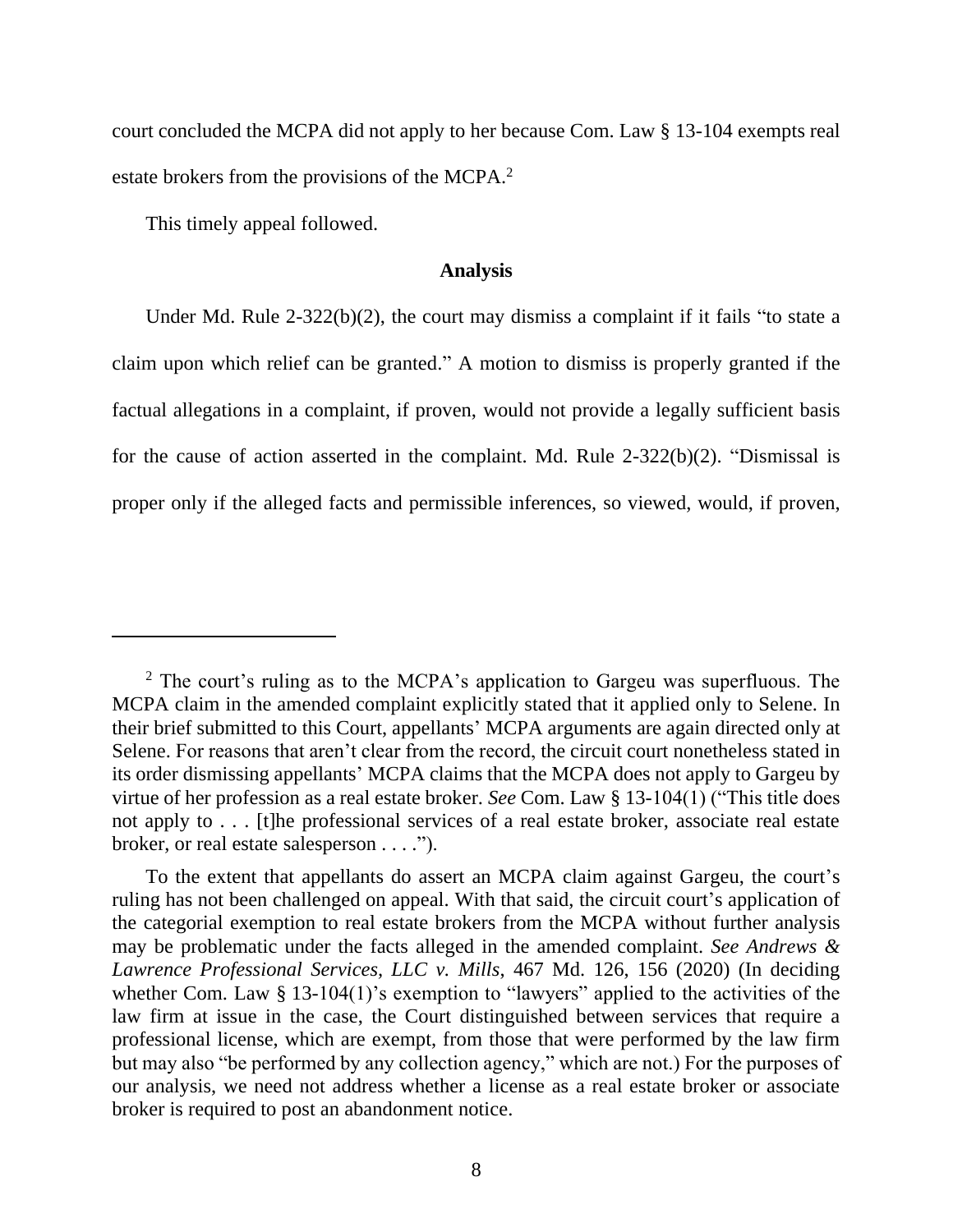nonetheless fail to afford relief to the plaintiff." *Allied Investment Corp. v. Jasen*, 354 Md. 547, 555 (1999) (cleaned up).

When reviewing a motion to dismiss a complaint for failure to state a cause of action, we "assume the truth of all well-pleaded facts and allegations in the complaint, as well as all inferences that can reasonably be drawn from them." *O'Brien & Gere Engineers, Inc. v. City of Salisbury*, 447 Md. 394, 404 (2016) (internal quotation marks omitted). Further, we view all well-pleaded facts and the inferences from those facts in a light most favorable to the plaintiff. *Davis v. Frostburg Facility Operations, LLC*, 457 Md. 275, 284 (2018).

#### 1. The Real Prop. § 7-113 Claims

## *A. The Statute*

Appellants assert that Selene and Gargeu violated the provisions of Real Prop. § 7-113 and that the cause of action established in subsection (d) of the statute provides them with a remedy. We agree, but only in part. As we will explain, the allegations in the amended complaint, if proven, show that Selene and Gargeu violated § 7-113. But the scope of the statutory remedy is not as broad as appellants contend.

Our analysis starts with the statute. Section 7-113 states, in pertinent part (emphasis added):

(a)(1) In this section the following words have the meanings indicated.

(2) "Party claiming the right to possession" means a person or successor to any person who:

(i) Does not have actual possession of a residential property; and

(ii) Has or claims to have a legal right to possession of the residential property:

1. By the terms of a contract or foreclosure sale;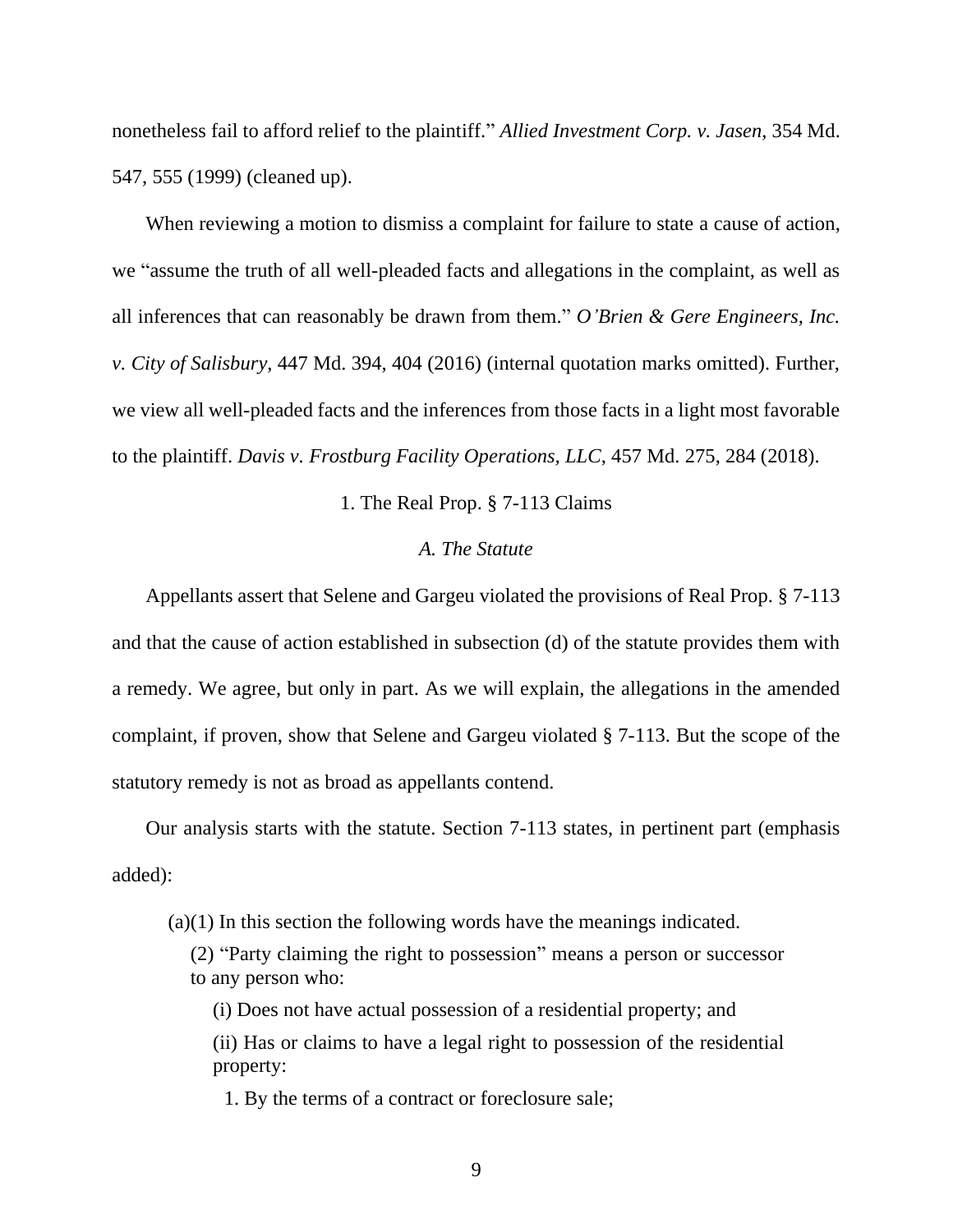\* \* \*

(3)(i) "Protected resident" means an owner or former owner in actual possession of residential property.

(ii) "Protected resident" includes a grantee, tenant, subtenant, or other person in actual possession by, through, or under an owner or former owner of residential property.

\* \* \*

(5) "Threaten to take possession" means using words or actions intended to convince a reasonable person that a party claiming the right to possession intends to take imminent possession of residential property in violation of this section.

\* \* \*

(b)(1) *Except as provided in paragraph (2) of this subsection, a party claiming the right to possession may not take possession or threaten to take possession of residential property from a protected resident by*:

(i) Locking the resident out of the residential property;

(ii) Engaging in willful diminution of services to the protected resident; or

(iii) *Taking any other action that deprives the protected resident of actual possession*.

(2)(i) Except as provided in subparagraph (ii) of this paragraph, a party claiming the right to possession may take possession of residential property from a protected resident only in accordance with a writ of possession issued by a court and executed by a sheriff or constable.

(ii) A party claiming the right to possession of residential property may use nonjudicial self-help to take possession of the property, if the party:

1. Reasonably believes the protected resident has abandoned or surrendered possession of the property *based on a reasonable inquiry into the occupancy status of the property*;

2. Provides notice as provided in subsection (c) of this section; and

3. Receives no responsive communication to that notice within 15 days after the later of posting or mailing the notice as required by subsection (c) of this section.

(c)(1) If a party claiming the right to possession of residential property *reasonably believes, based on a reasonable inquiry into the occupancy status of the property*, that all protected residents have abandoned or surrendered possession of the residential property, the party claiming the right to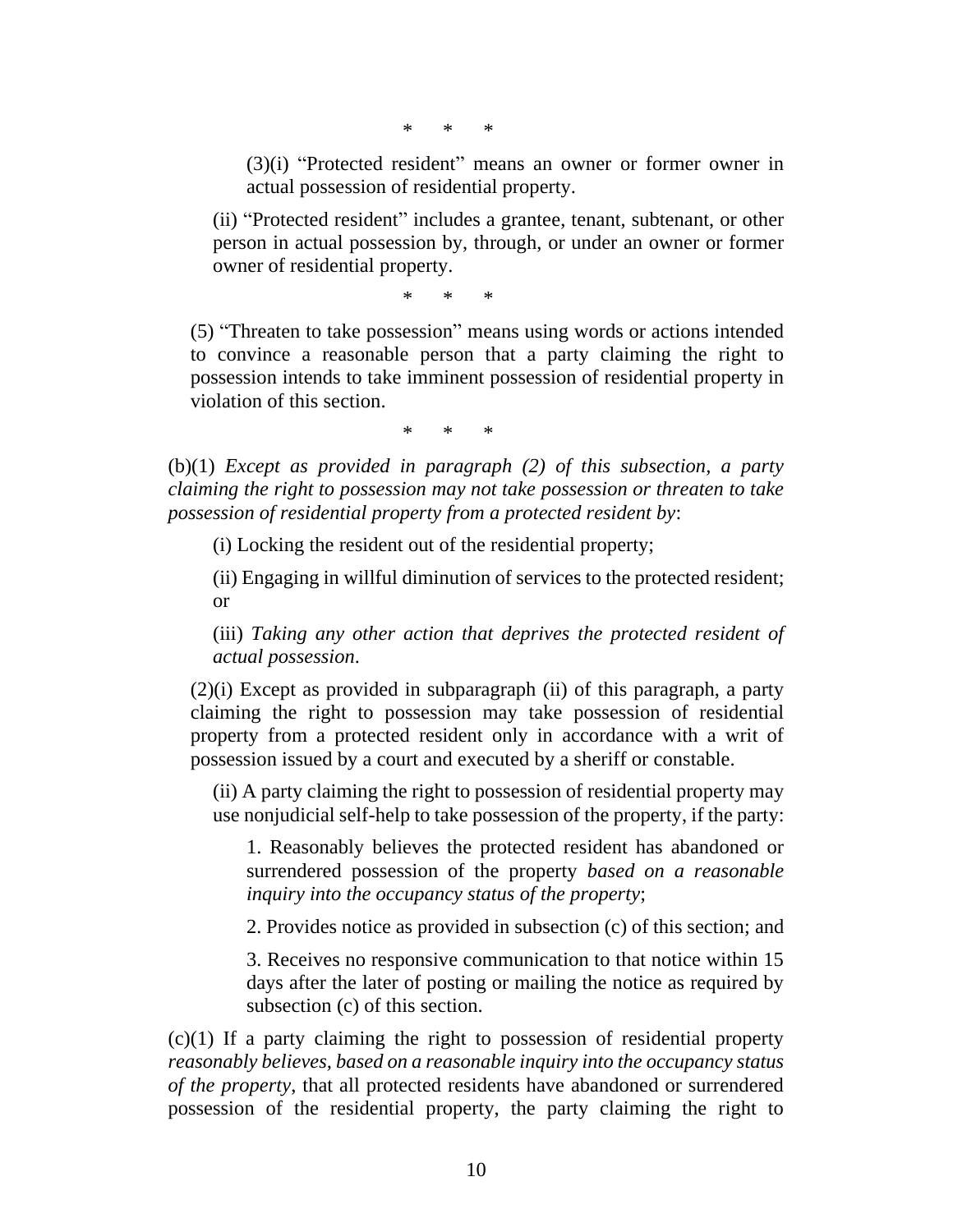possession may post on the front door of the residential property and mail by first-class mail addressed to "all occupants" at the address of the residential property a written notice in substantially the following form:

#### "IMPORTANT NOTICE ABOUT EVICTION

\_\_\_\_\_\_\_\_\_\_\_\_\_\_\_\_\_\_\_\_\_\_\_\_\_\_\_\_\_\_

\_\_\_\_\_\_\_\_\_\_\_\_\_\_\_\_\_\_\_\_\_\_\_\_\_\_\_\_\_\_

\_\_\_\_\_\_\_\_\_\_\_\_\_\_\_\_\_\_\_\_\_\_\_\_\_\_\_\_\_\_

\_\_\_\_\_\_\_\_\_\_\_\_\_\_\_\_\_\_\_\_\_\_\_\_\_\_\_\_\_\_

A person who claims the right to possess this property believes that this property is abandoned. If you are currently residing in the property, you must immediately contact:

Name

Address

Telephone

Date of this notice

If you do not contact the person listed above within 15 days after the date of this notice, the person claiming possession may consider the property abandoned and seek to secure the property, including changing the locks without a court order.".

\* \* \*

 $(d)(1)$  If in any proceeding the court finds that a party claiming the right to possession violated subsection (b) of this section, the protected resident may recover:

(i) Possession of the property, if no other person then resides in the property;

(ii) Actual damages; and

(iii) Reasonable attorney's fees and costs.

(2) The remedies set forth in this subsection are not exclusive.

(e) This section does not apply if the parties are governed by Title 8, Subtitle 2, or Title 8A of this article.<sup>[3]</sup>

Real Prop. § 7-113 was enacted by 2013 Maryland Laws Ch. 514, § 1 (S.B. 642, eff.

<sup>&</sup>lt;sup>3</sup> Title 8, Subtitle 2 of the Real Property Article pertains to residential leases. Title 8A is concerned with leases in mobile home parks.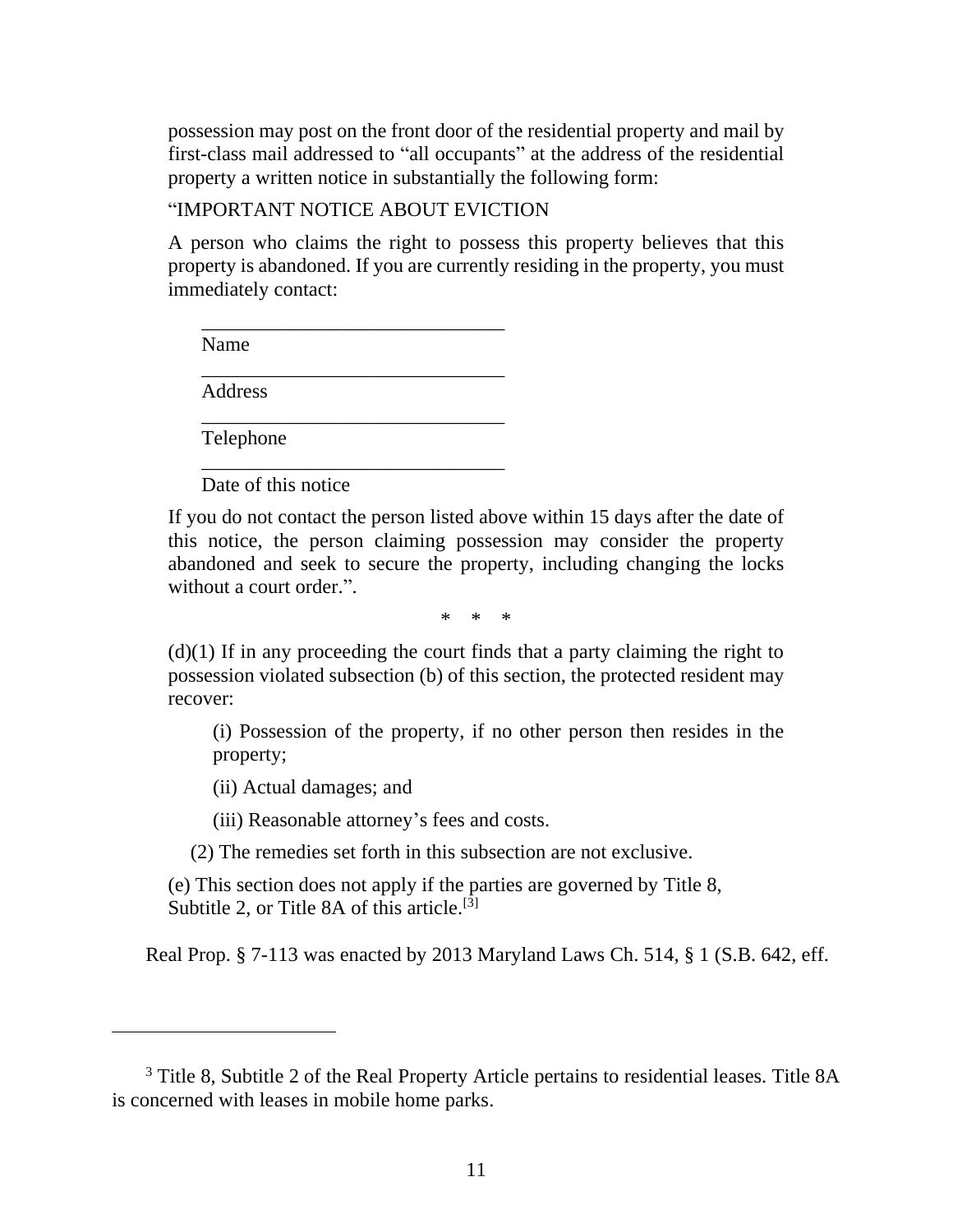June 1, 2013). $4$ 

The legislative history indicates that the statute was a direct response to the holding of the Court of Appeals in *Nickens v. Mount Vernon Realty Group*, 429 Md. 53 (2012). *See*  Fiscal and Policy Note for S.B. 642 (2013 Session). The property at issue in *Nickens* was sold in a foreclosure sale. 429 Md. at 59. The purchaser hired Mount Vernon to act as the property manager for the property. *Id*. In that capacity, Mount Vernon told Nickens, who was living on the property, that it intended to enter the property and remove his possessions unless he moved out. *Id*. Nickens did not vacate, and, while he was away, Mount Vernon

Although uncodified, "the title of an act is relevant to ascertainment of its intent and purpose[.]" *Yonga v. State*, 221 Md. App. 45, 63 (2015), *aff'd*, 446 Md. 183 (2016), *superseded by statute as noted in State v. Smith,* 244 Md. App. 354, 376 n.5 (2020) (quoting *MTA v Baltimore County Revenue Auth*., 267 Md. 687, 695–96 (1973).

The Maryland Constitution requires that every law enacted by the General Assembly include a descriptive title. Maryland Constitution Art. III, § 29. Among the functions of a title are advising the legislature and the public of the subject matter and the purpose of the proposed legislation. Dan Friedman, *The Maryland State Constitution A Reference Guide* 106–10 (2006) (citing, among other cases, *Originz v. James*, 309 Md. 381, 398 (1987) and *Allied Am. Mutual Fire Ins. Co. v. Commissioner of Motor Vehicles*, 219 Md. 607, 614–15 (1959)). *See also Commissioners of Carroll County v. Stephans,* 286 Md. 384, 395 (1979), *abrogated on other grounds by Maryland Overpak Corp. v. Mayor and City Council of Baltimore*, 395 Md. 16 (2006) (The purpose of Article III § 29 "is to inform the members of the General Assembly and the public of the nature of the proposed legislation.")

<sup>&</sup>lt;sup>4</sup> The title to Chapter 514 states that the statute was enacted:

for the purpose of prohibiting a party claiming the right to possession from taking possession or threatening to take possession of residential property from a certain protected resident in a certain manner[, and] prohibiting a landlord from taking possession or threatening to take possession of a dwelling unit from a tenant or tenant holding over in a certain manner ....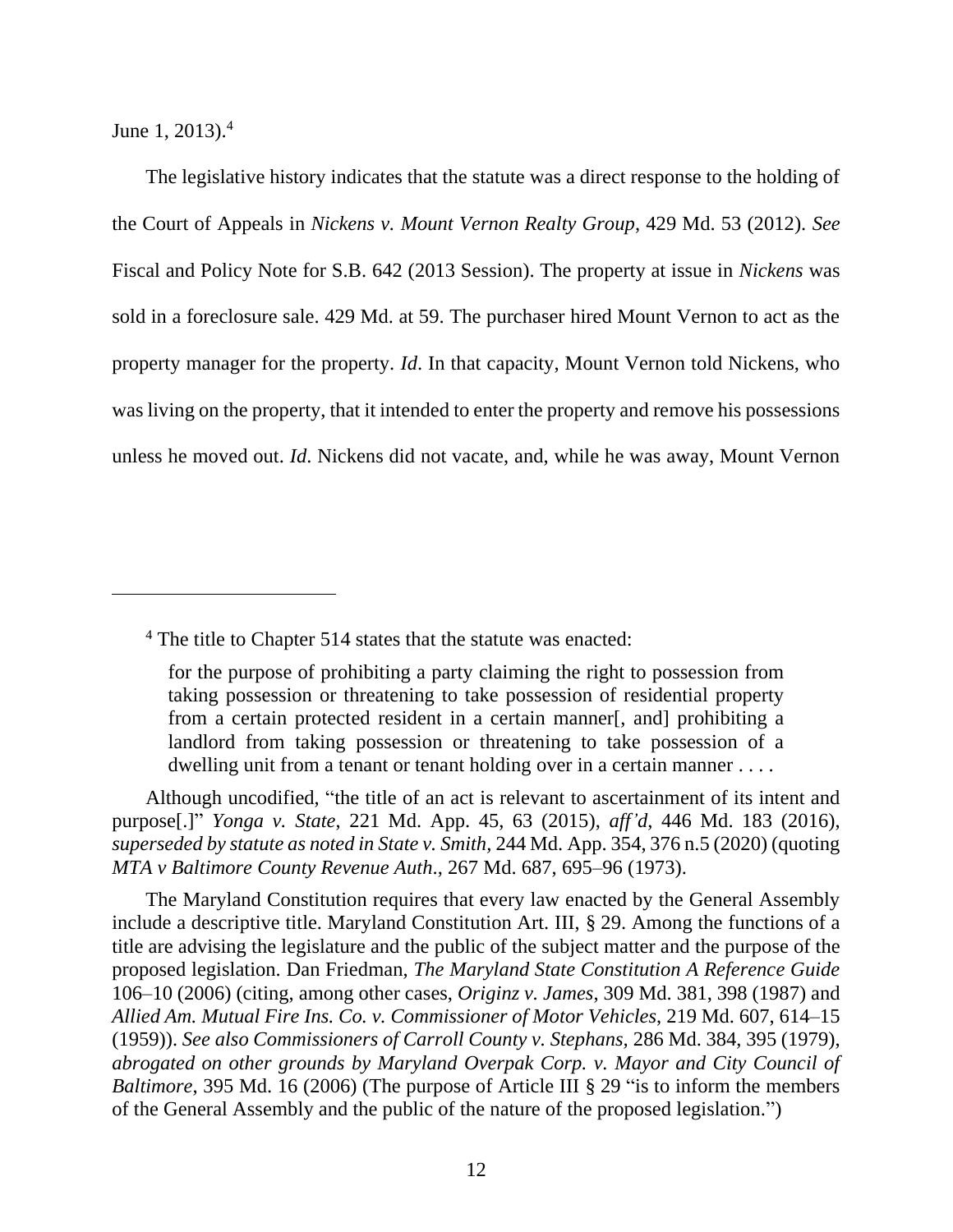entered the property, changed the locks, disposed of Nickens's possessions, and posted a "No Trespassing" sign. *Id*. at 59–60.

The Court of Appeals affirmed Mount Vernon's use of the common-law remedy of self-help and held that doing so was reasonable in light of the circumstances. *Id*. at 62. Tracing the origins of the self-help remedy and its development in Maryland, the Court reasoned that "even if no notice was given, we hold that notice is not required in order to exercise peaceable self-help" because doing so "is entirely compatible with a desire to avoid a confrontation possibly leading to violence." *Id*. at 72–73.

In response to the Court's holding in *Nickens*, the General Assembly passed § 7-113 which significantly limited the scope of self-help in situations involving residential properties. Under § 7-113, the general rule is that "possession may only be taken from a protected resident in accordance with a writ of possession issued by a court and executed by a sheriff or constable . . . ." Fiscal and Policy Note for S.B. 642 (2013 Session). However, the statute contains an exception: a party seeking possession of a property that appears to be abandoned may do so after reasonable inquiry and posting the prescribed notice.

#### *B. The Parties' Contentions*

Against this backdrop, appellants present two arguments as to why the circuit court erred in dismissing their claim under Real Prop. § 7-113. Their arguments begin with the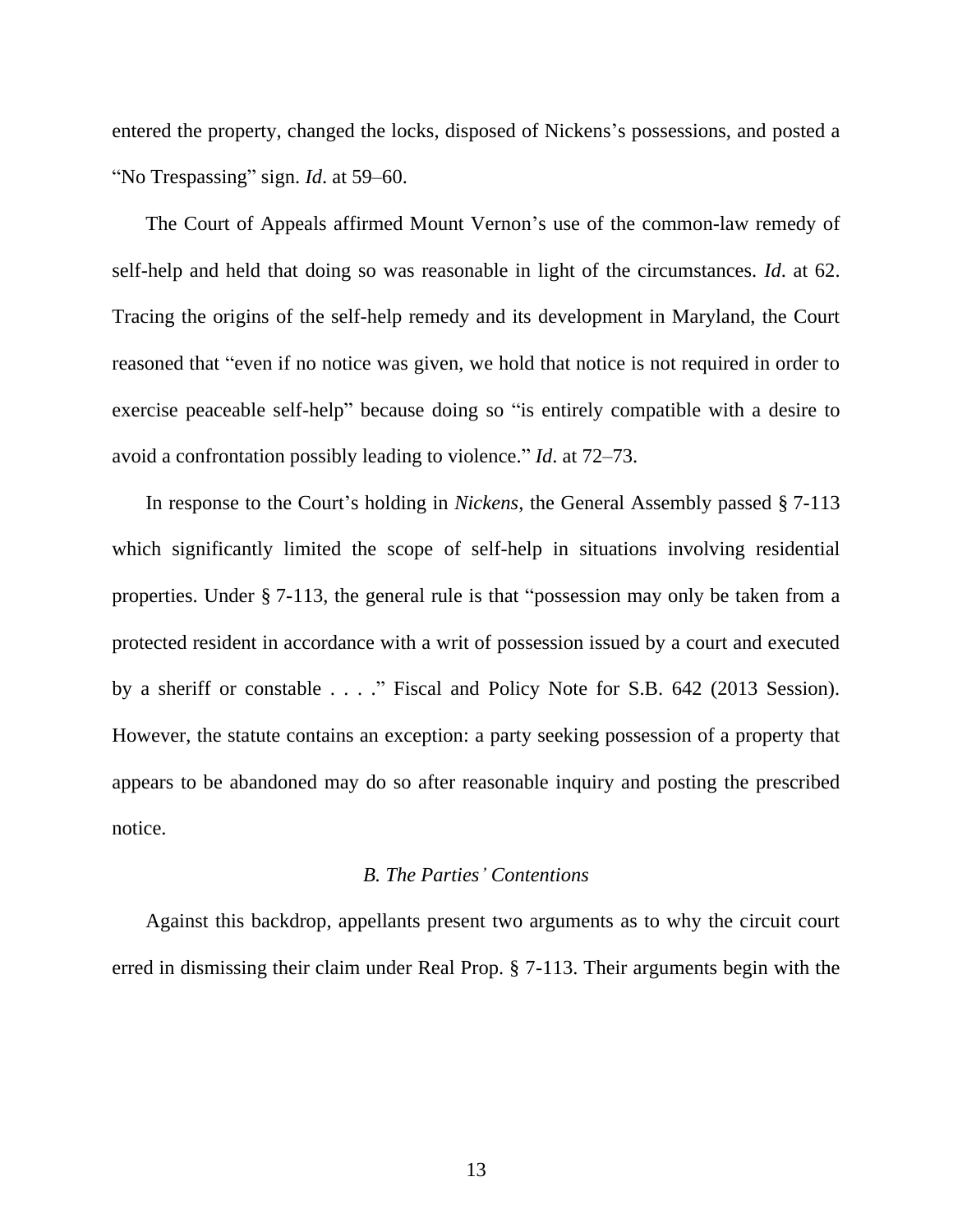premise that both the Wheelings and Rodriguez are "protected residents" for the purposes of § 7-113. Selene and Gargeu did not assert to the contrary.<sup>5</sup>

Appellants claim that Selene does not qualify as a "party claiming possession" as that term is defined in § 7-113(a)(2) as to the Wheeling property because neither Selene nor Normandy Mortgage filed a foreclosure action, obtained a court order granting possession, or had a contractual right to possess the property. For that reason, Selene had no right to utilize the self-help provisions of § 7-113 to take possession of the Wheeling property.

Moreover, appellants argue that Selene and Gargeu violated Real Prop. § 7-113(b) by posting the abandonment notices without first conducting reasonable inquiries as to whether either property was occupied. According to appellants' reading of the statute, conducting a reasonable inquiry into the occupancy status of a residential property is a prerequisite to posting an abandonment notice, and the failure of a party claiming the right of possession to do so gives rise to a cause of action under subsection (d). Appellants point to factual allegations in their complaint showing that no reasonable inquiry was conducted, such as the fact that the owners of both properties had been in contact with Selene during the time the abandonment notices were posted. Further, appellants maintain that the mere posting the notice itself "cannot substitute for or supplant the requisite inquiry." Appellants

<sup>&</sup>lt;sup>5</sup> The Wheelings claim protected-resident status because they leased the property from its owner, Poole, and were occupying it. Rodriguez asserts that she is a protected resident because she was the owner of her property and was in actual possession of it at the time that the abandonment notice was posted.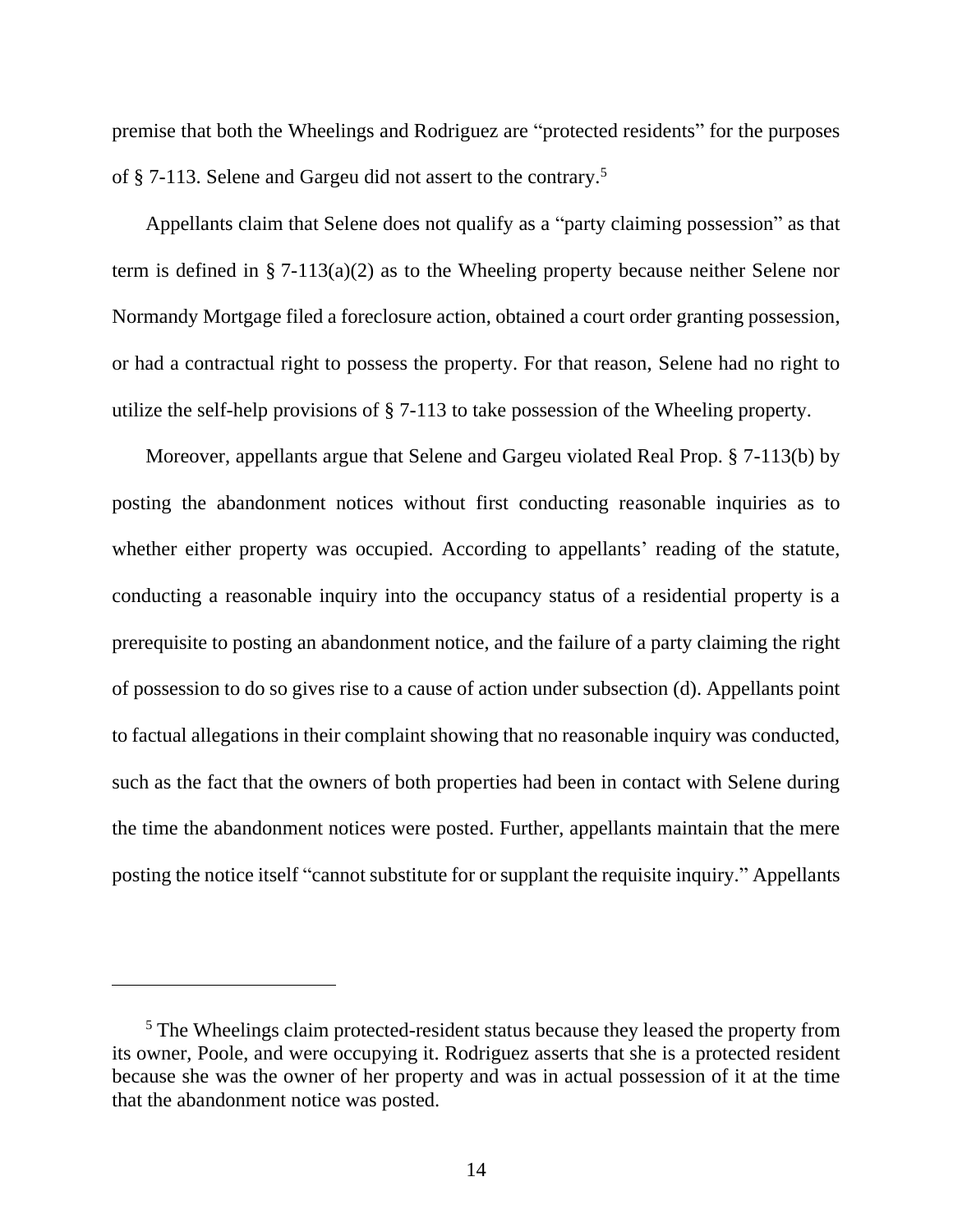acknowledge that the abandonment notices otherwise conformed with the requirements of Real Prop.  $\S 7-113(c)(1)$ .

Selene and Gargeu present two arguments in response.<sup>6</sup> First, they assert that Real Prop. § 7-113 provides no avenue of relief for appellants. They characterize appellants' amended complaint as stating a claim under subsection (c) of Real Prop. § 7-113, and not subsection (b) of that statute. Selene and Gargeu do not deny that remedies are available in Real Prop. § 7-113 through subsection (d). However, according to them, the subsection (d) remedies are available only to persons injured when the party seeking possession actually locks a protected resident out, actually willfully diminishes services to the resident, or actually takes "any other action to deprive the protected resident of actual possession." *See*  § 7-113(b)(i)–(iii). Selene and Gargeu contend that, because the amended complaint does not allege that any of these occurred with regard to appellants, they are not entitled to any relief under subsection  $(d)$ .<sup>7</sup>

#### *C. The Proper Interpretation of Section 7-113*

The parties' contentions require us to engage in a statutory analysis of § 7-113. Statutory construction involves:

an examination of the statutory text in context, a review of legislative history to confirm conclusions or resolve questions from that examination, and a

<sup>&</sup>lt;sup>6</sup> Selene and Gargeu filed separate briefs on appeal, but they make similar arguments as to the issues and have incorporated one another's arguments in their briefs.

 $<sup>7</sup>$  Appellees also contend that appellants did not plead facts which showed that they</sup> suffered actual injuries. It isn't necessary for us to address this contention in the context of Real Prop. § 7-113.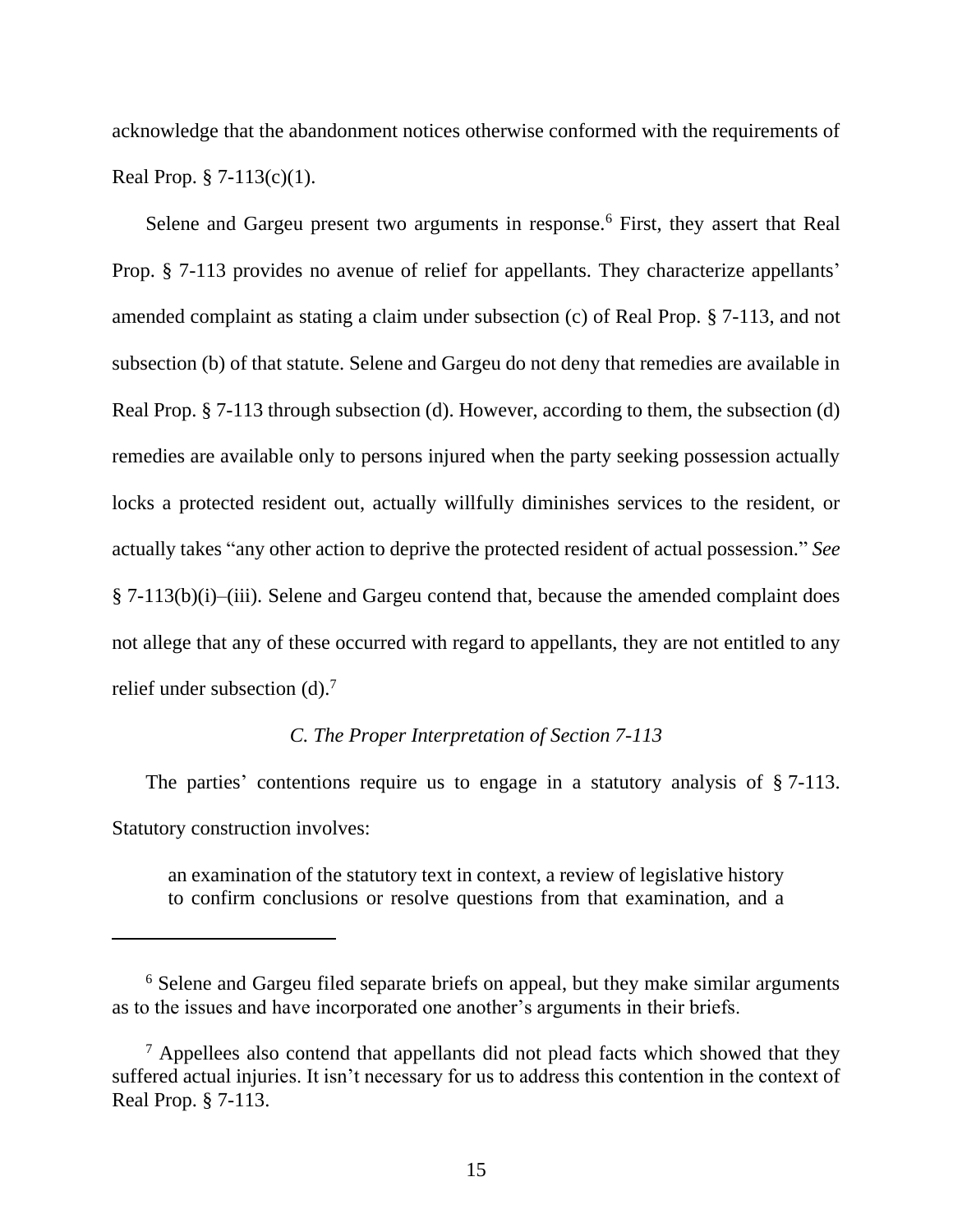consideration of the consequences of alternative readings. "Text is the plain language of the relevant provision, typically given its ordinary meaning, viewed in context, considered in light of the whole statute, and generally evaluated for ambiguity. Legislative purpose, either apparent from the text or gathered from external sources, often informs, if not controls, our reading of the statute. An examination of interpretive consequences, either as a comparison of the results of each proffered construction, or as a principle of avoidance of an absurd or unreasonable reading, grounds the court's interpretation in reality."

*Blue v. Prince George's County*, 434 Md. 681, 689 (2013) (quoting *Town of Oxford v.* 

*Koste*, 204 Md. App. 578, 585–86 (2012), *aff'd*, 431 Md. 14 (2013)).

The prime directive to those who engage in statutory construction is "'to ascertain and

effectuate the legislative intention.'" *McKay v. Department of Public Safety*, 150 Md. App.

182, 193 (2003) (quoting *Mayor & City Council of Baltimore v. Chase*, 360 Md. 121, 128

(2000)). "The overarching rule is that, in construing statutes, 'our primary goal is always

'to discern the legislative purpose, the ends to be accomplished, or the evils to be remedied

by a particular provision . . . .'" *Opert v. Criminal Injuries Compensation Board*, 403 Md.

587, 593 (2008) (quoting *Barbre v. Pope*, 402 Md. 157, 172 (2007)).

The Court of Appeals has recently provided us with a concise framework for conducting a statutory construction analysis:

[W]e begin with the plain language of the statute, and ordinary, popular understanding of the English language dictates interpretation of its terminology. When the words of a statute are ambiguous and subject to more than one reasonable interpretation, or where the words are clear and unambiguous when viewed in isolation, but become ambiguous when read as part of a larger statutory scheme, a court must resolve the ambiguity by searching for legislative intent in other indicia. Moreover, after determining a statute is ambiguous, we consider the common meaning and effect of statutory language in light of the objectives and purpose of the statute and Legislative intent.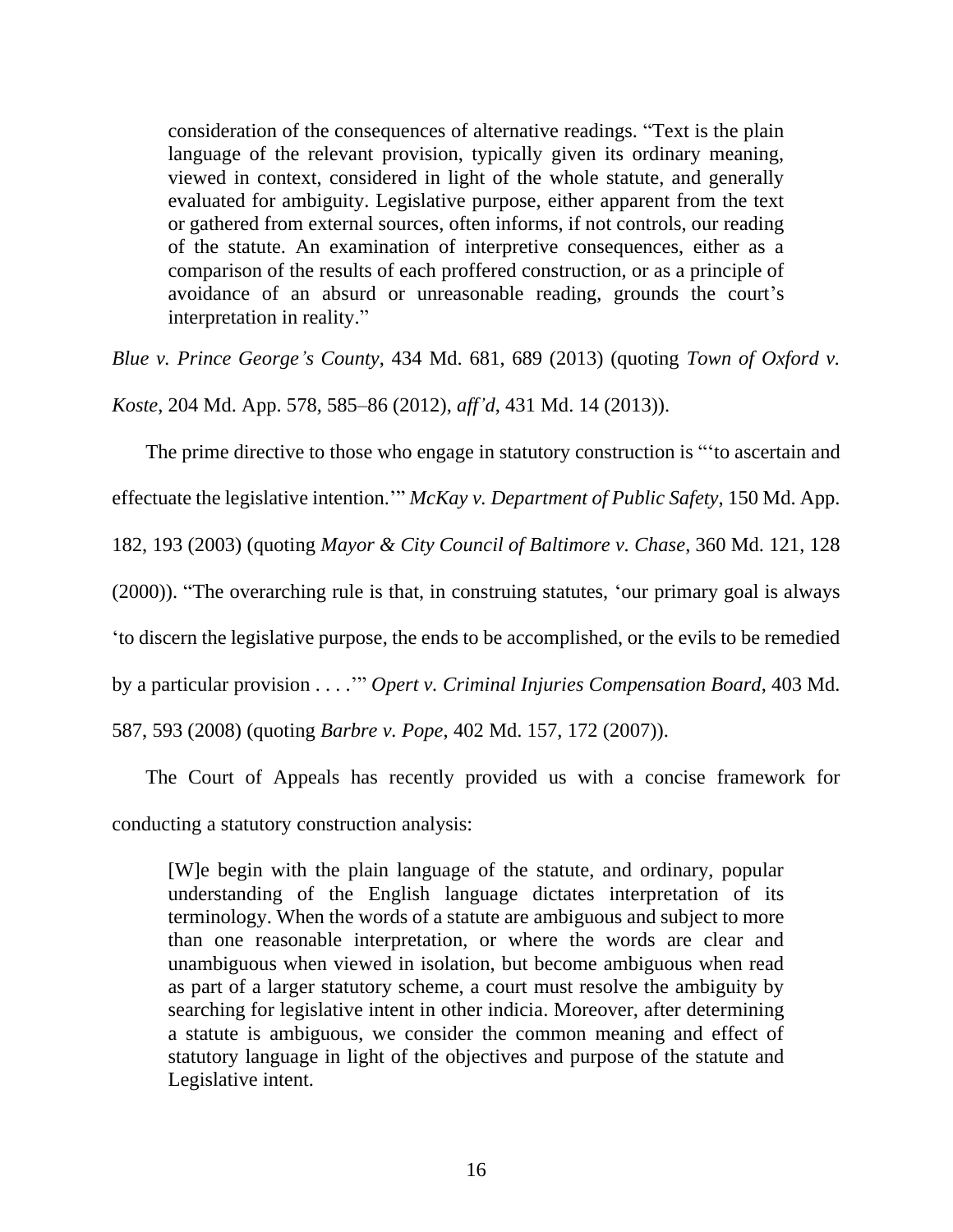Even in instances when the language is unambiguous, it is useful to review legislative history of the statute to confirm that interpretation and to eliminate another version of legislative intent alleged to be latent in the language.

*Blackstone v. Sharma*, 461 Md. 87, 113 (2018) (cleaned up).

As we have explained, Selene and Gargeu do not dispute that a cause of action exists for violations of Real Prop. § 7-113. However, they assert that the cause of action established in subsection (d) applies only in cases in which the party seeking possession locks the resident out of the property, terminates utilities or other services to the resident, or otherwise takes "any other action that deprives the protected resident of actual possession." Although we do not fully agree with appellees' reading of the statute, we conclude that the cause of action established by subsection (d) does not apply in this case. Explaining why requires us to look more closely at subsections (b), (c), and (d) of the statute to discern the ways that the General Assembly intended these provisions to work together.

In our view, subsection (b) of § 7-113 serves two purposes. First, it sets out the general rule that a party claiming possession of a residential property may only do so by means of a writ of possession issued by a court and served by a sheriff or constable. *See* Real Prop.  $\S 7-113(b)(2)(i)$ . In furtherance of that end, subsection (b) prohibits a party claiming a right to possession from taking possession or threatening to take possession by committing any one of three enumerated acts: "locking the resident out of the residential property; engaging in willful diminution of services to the protected resident; or taking any other action that deprives the protected resident of actual possession." Real Prop. § 7-113(b)(1). This part of subsection (b) appears to be directed at the Court of Appeals' holding in *Nickens.*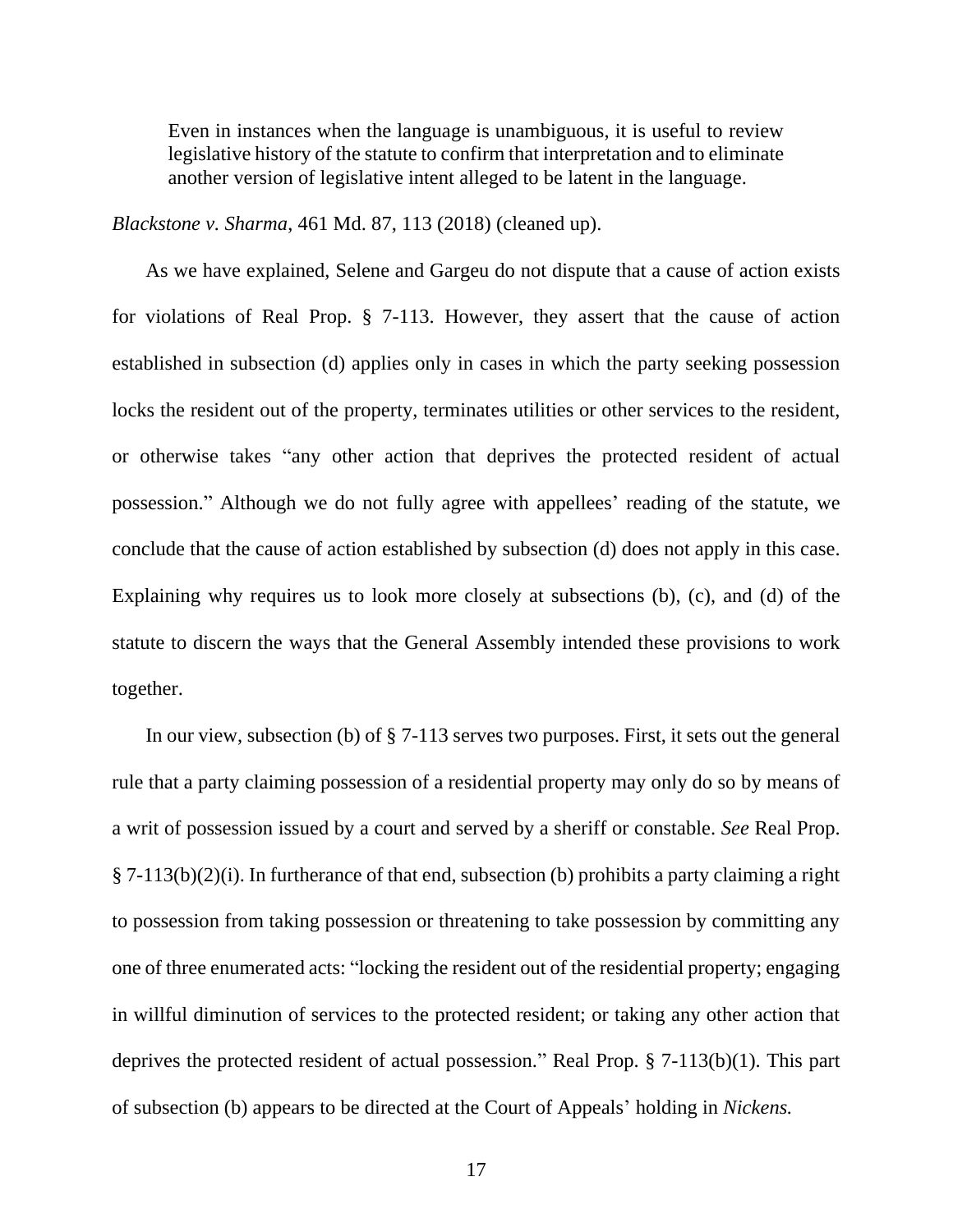Second*,* subsection (b) carves out a limited exception to the requirement that possession can only be acquired through a court-issued writ of possession. Subsection  $(b)(2)(ii)$  sets out a means for a party claiming possession of a residential property to acquire possession through nonjudicial self-help if the property is abandoned. Specifically, a party claiming possession may use self-help if the party (emphasis added):

1. *Reasonably believes* the protected resident has abandoned or surrendered possession of the property *based on a reasonable inquiry into the occupancy status of the property*;

2. Provides notice as provided in subsection (c) of this section; and

3. Receives no responsive communication to that notice within 15 days after the later of posting or mailing the notice as required by subsection (c) of this section."

Real Prop. § 7-113(b)(2)(ii).

The legislative intent is made clearer still in subsection (c), which reiterates the

requirement that self-help is available only after reasonable inquiry.<sup>8</sup>

From this, we conclude what is obvious: it was the intent of the General Assembly that

the first step in the posting process is a reasonable inquiry by the party seeking possession

<sup>8</sup> Subsection (c) requires that (emphasis added):

Real Prop.  $\S 7-113(c)(1)$ .

If a party claiming the right to possession of residential property *reasonably believes, based on a reasonable inquiry into the occupancy status of the property*, that all protected residents have abandoned or surrendered possession of the residential property, the party claiming the right to possession may post on the front door of the residential property and mail by first-class mail addressed to "all occupants" at the address of the residential property a written notice in substantially the following form . . . .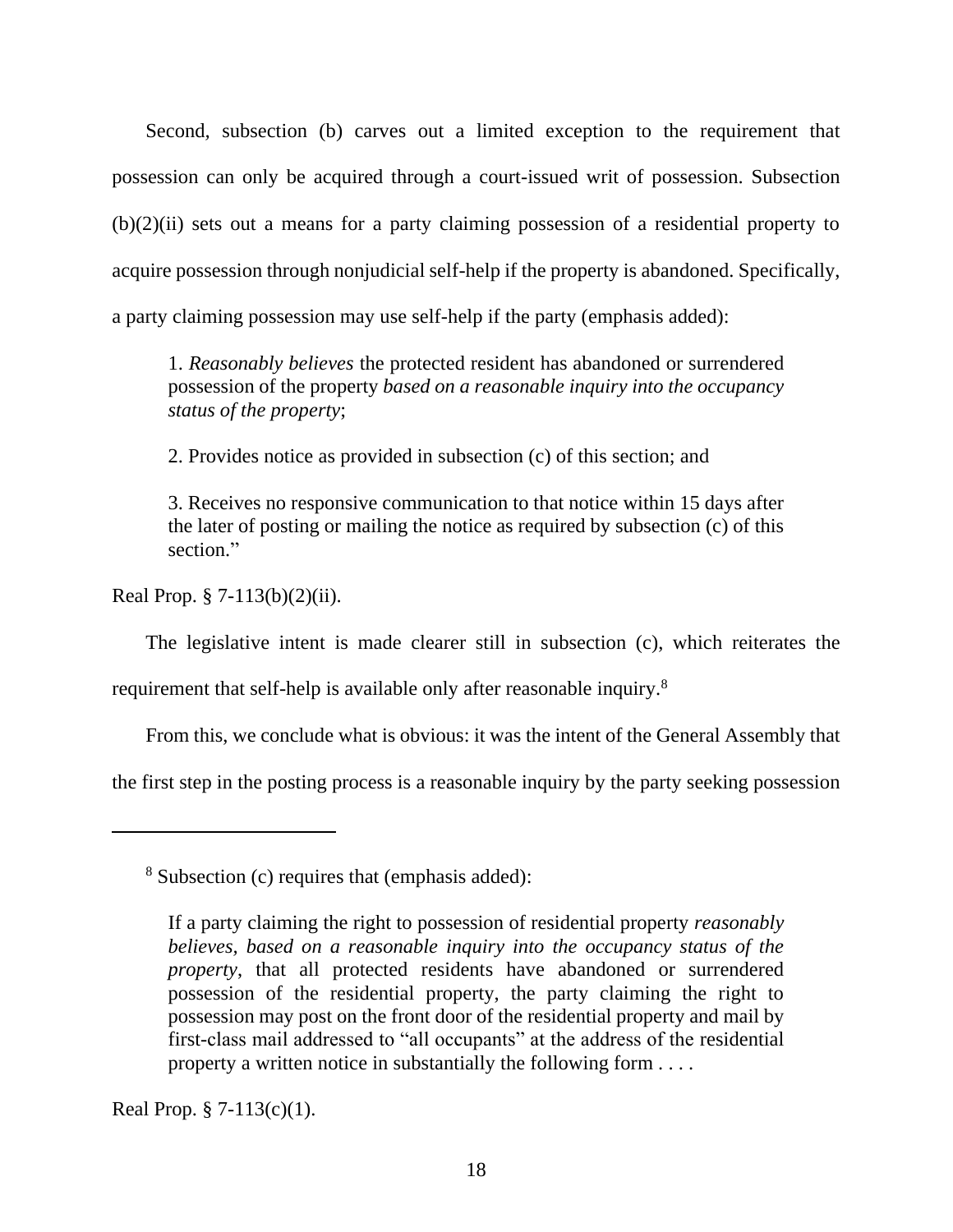as to the occupancy status of the property. If, based on that inquiry, the party reasonably believes the property is abandoned, the party may post the notice. Because this is an exception to the general rule prohibiting self-help, we assume that the General Assembly intended that the exception's requirements be strictly adhered to. *See Arthur E. Selnick Associates, Inc. v. Howard County*, 206 Md. App. 667, 694 (2012) ("A court may not as a general rule surmise a legislative intention contrary to the plain language of a statute or insert exceptions not made by the legislature." (cleaned up)); *see also Lee v. Cline*, 384 Md. 245, 256 (2004) (The Court of Appeals "has been most reluctant to recognize exceptions in a statute when there is no basis for the exceptions in the statutory language.").

Implicit in Selene's and Gargeu's arguments regarding § 7-113 is the notion that subsections (b) and (c) should be read in isolation from one another. We do not agree. Subsection (b) provides a limited right of self-help in certain circumstances and subsection (c) sets out what a party seeking possession must do to exercise that right. Subsection (b) explicitly refers to subsection (c), and the two subsections dovetail exactly. Were we to cabin the two sections from one another, we would ignore a fundamental principle of statutory construction, namely, to read "the statutory text in context." *Blue*, 434 Md. at 689.

Moreover, subsection  $(b)(2)(ii)(1)$  unquestionably mandates that, before a person claiming possession may resort to nonjudicial self-help by posting notice under subsection (c), the person *must* make "a reasonable inquiry into the occupancy status of the property," in addition to the other two requirements listed. That making a reasonable inquiry is a prerequisite to lawfully engaging in self-help demonstrates that a party who fails to do so before posting an abandonment notice violates § 7-113(b). To conclude otherwise would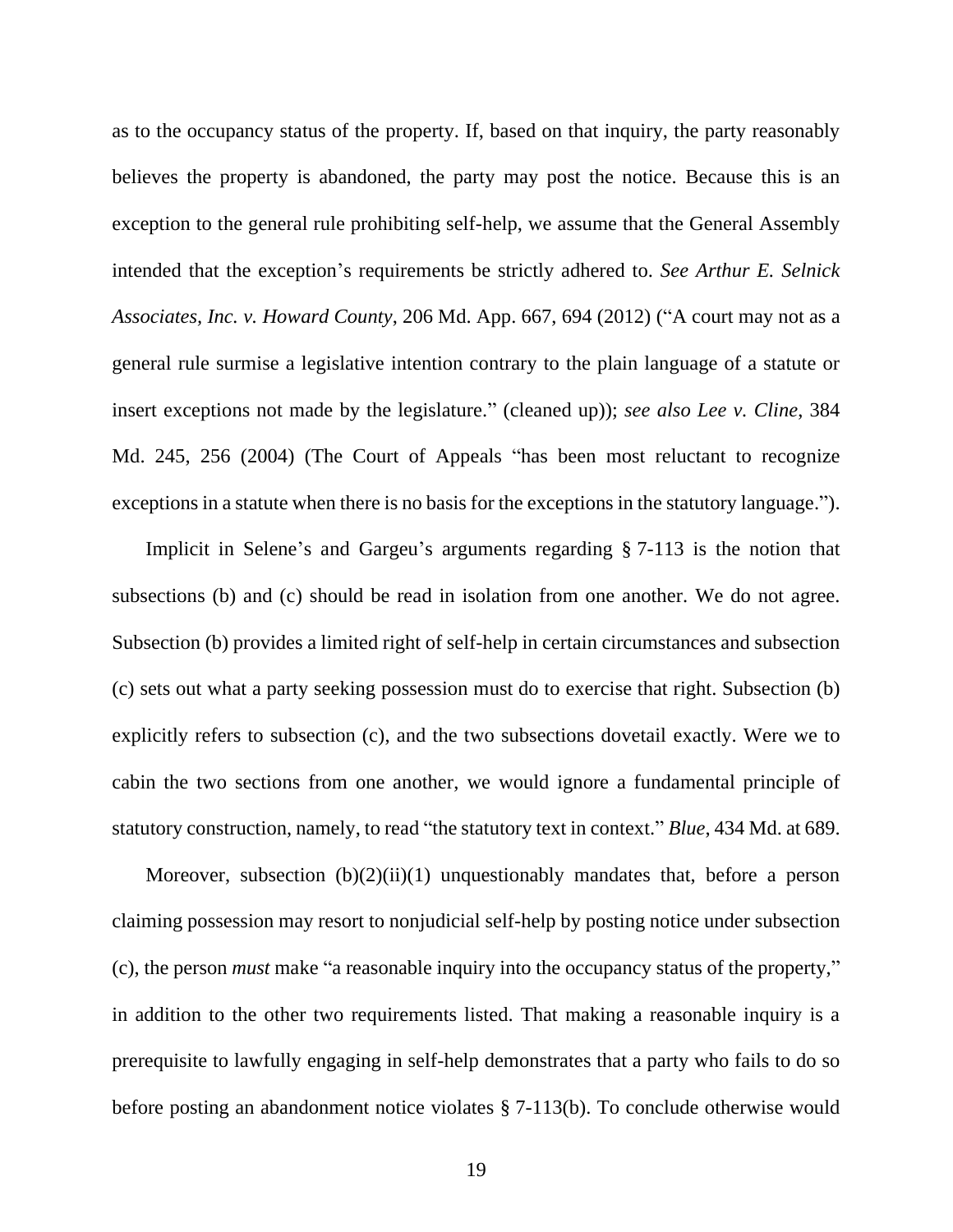turn the reasonable-inquiry requirement into meaningless surplusage. So, while it is true that, other than posting the abandonment notices, neither Selene nor Gargeu took steps to dispossess the Wheelings or Rodriguez, they did not need to do so to violate Section 7- 113(b). This comports with the General Assembly's intent in enacting Section 7-113 as a response to *Nickens* to limit a foreclosure purchaser's ability to engage in self-help. Therefore, it is clear to us that a party claiming a right of possession violates subsection (b) by posting an abandonment notice without first making a reasonable inquiry into the status of the property.<sup>9</sup>

This brings us to the crux of Selene's and Gargeu's § 7-113 argument, namely, that the cause of action established in subsection (d) does not extend to them in this case because they did not actually lock any of the appellants out of their residences, actually diminish services to appellants, or otherwise take "any other action to deprive [appellants] of actual

<sup>&</sup>lt;sup>9</sup> That leaves us with the Wheelings' alternative contention that it was inappropriate for Selene to attempt to use the provisions of Real Prop. § 7-113 to obtain possession of the property that they were renting because Selene was not a "party claiming the right of possession" as defined in that statute. We agree with the Wheelings.

In relevant part,  $\S 7-113(a)(2)$  defines a "party claiming the right of possession" as a party not in actual possession of the property, but who has a legal right to possess the property because of the terms of foreclosure proceeding. According to the amended complaint, Selene did not satisfy this requirement for the simple reason that no foreclosure was ever filed against the Wheeling property.

It is true that § 7-113 does not address whether it applies to an entity (such as Selene in the present case) that is not a party claiming the right of possession (as that term is defined in § 7-113(a)(2)) but nevertheless seeks to use subsections (b) and (c) to gain possession of the property. This question is an academic one in this appeal because Selene concedes that Real Prop. § 7-113 applies to it.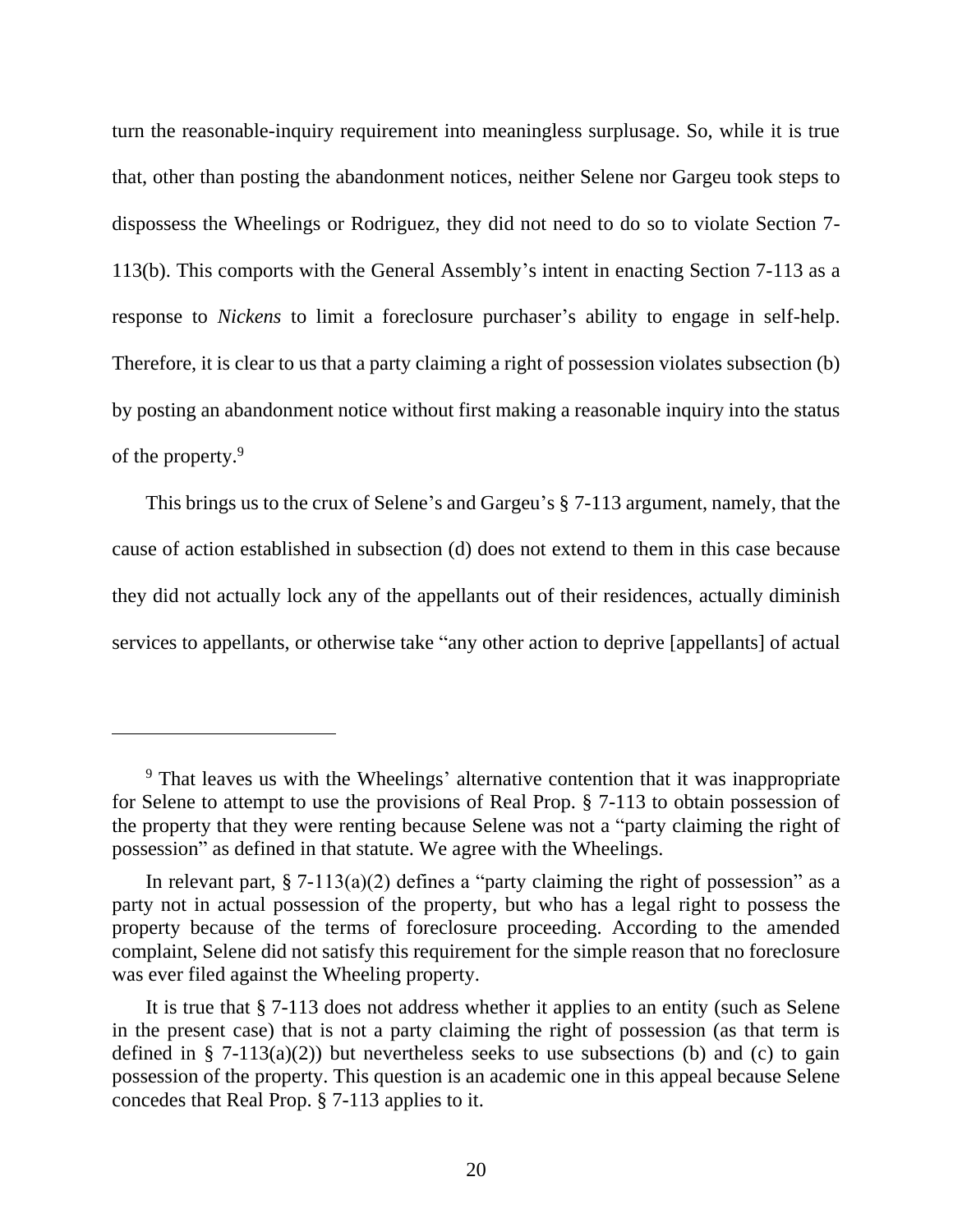possession." *See* § 7-113(b)(i)–(iii). Appellees' proffered interpretation of subsection (d) is not quite consistent with the plain language of the statute. Subsection (d) establishes a remedy for violations of "subsection (b)" and not only for violations of "subsection (b)(1)."

Although subsection (d) applies to violations of subsection (b), the remedies available pursuant to subsection (d) suggest that the General Assembly intended to restrict the scope of the statutory cause of action. Subsection (d) provides that a protected resident is limited to recovering "[p]ossession of the property, if no other person then resides in the property; [a]ctual damages; *and* [r]easonable attorney's fees and costs." (emphasis added). The use of the conjunctive "and"—as opposed to "or"—is an indicator that the General Assembly intended the cause of action for the purpose of regaining *possession* of the property *in addition to* actual damages and attorney's fees. *See SVF Riva Annapolis LLC v. Gilroy*, 459 Md. 632, 642 (2018) (Indicating that "'and' is a conjunction meaning together with or along with; in addition to; as well as used to connect words, phrases, or clauses that have the same grammatical function in a construction" but that "'or' is a conjunction used to indicate an alternative, usually only before the last term of a series." (cleaned up)).

Moreover, when, as in the present case, a statute confers a right in derogation of the common law, we must strictly construe its terms. *Cosby v. Dept. of Human Resources*, 425 Md. 629, 645 (2012). Maryland courts have followed this principle for nearly a century. *See, e.g.*, *Breslin v. Powell*, 421 Md. 266, 287 (2011) ("[S]tatutes in derogation of the common law are strictly construed, and it is not to be presumed that the [L]egislature . . . intended to make any alteration in the common law other than what has been specified and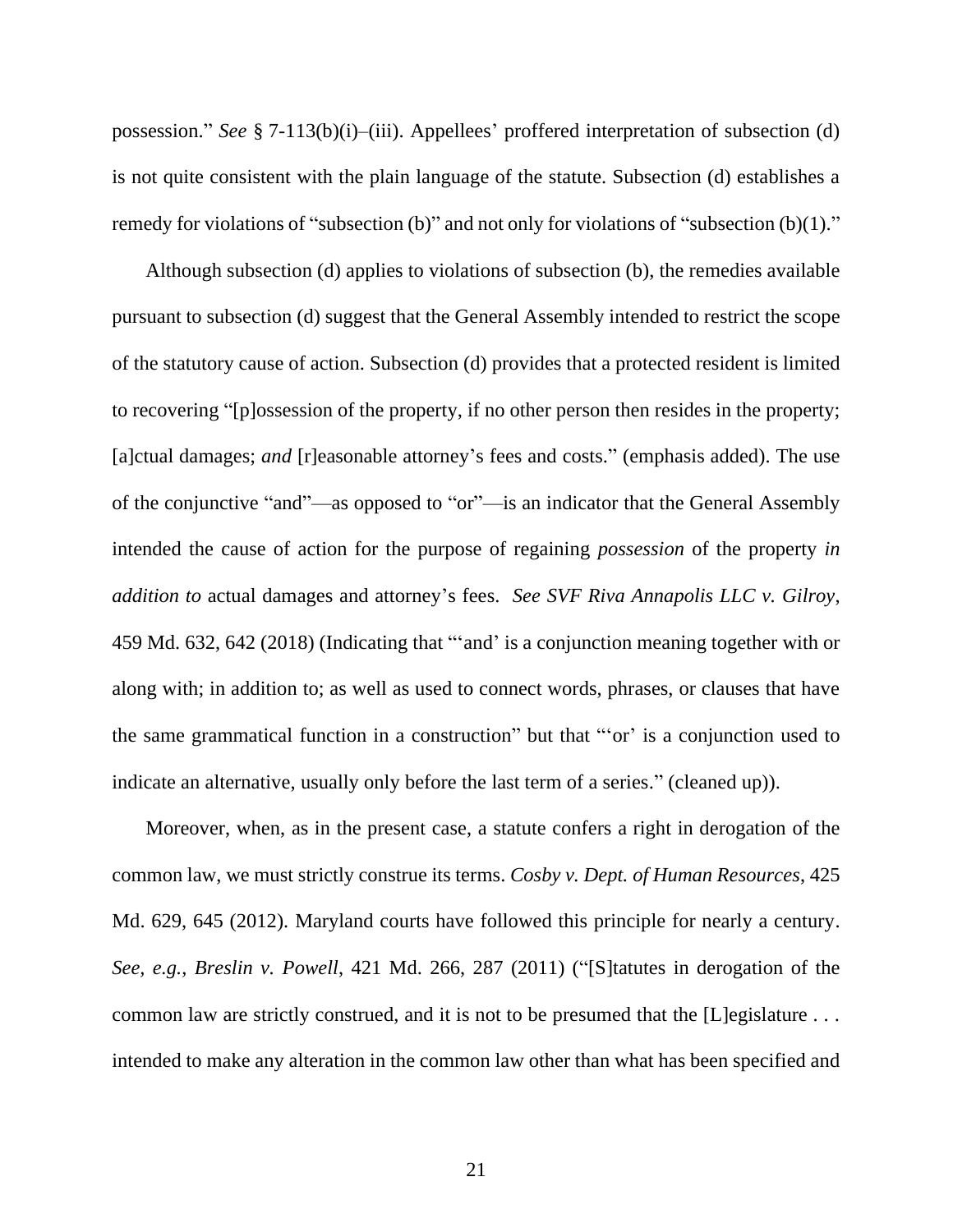plainly pronounced.'" (quoting *Walzer v. Osborne*, 395 Md. 563, 573–74 (2006)); *State, for the Use of Dunnigan v. Cobourn*, 171 Md. 23 (1936).

As we discussed above, Real Prop. § 7-113 was enacted in derogation of the common law. *See* Fiscal and Policy Note for S.B. 642 (2013 Session) (explaining that § 7-113 was enacted as a direct response to the Court of Appeals' holding in *Nickens* explaining the common law right of self-help). As a result, we construe the language of subsection (d) strictly so as not to expand the cause of action provided for by the General Assembly. *See also Walzer*, 395 Md. at 572 ("We neither add nor delete words to a clear and unambiguous statute to give it a meaning not reflected by the words the Legislature used or engage in forced or subtle interpretation in an attempt to extend or limit the statute's meaning.").

In summary, we believe that the plain language of  $\S$  7-113(d) indicates that the cause of action established by the statute is limited to cases in which the party seeking possession locks a protected person out of the property, intentionally terminates or diminishes utility, water and sewer and similar services to the property, or takes "any other action" which deprives a protected resident of actual possession of the property. "Any other action" could include posting an abandonment notice without first conducting the "reasonable inquiry" required by subsections (b) and (c) of § 7-113 *if*, as a result of abandonment notice, the protected person vacates the property. The statutory cause of action does not extend to persons, like appellants, who did not vacate their properties even if the parties seeking possession violated § 7-113(b) and (c) by not making the required inquiry before posting.

Real Prop. § 7-113(d) provides that the "remedies set forth in this subsection are not exclusive." This brings us to appellants' alternative theory of relief, namely, that the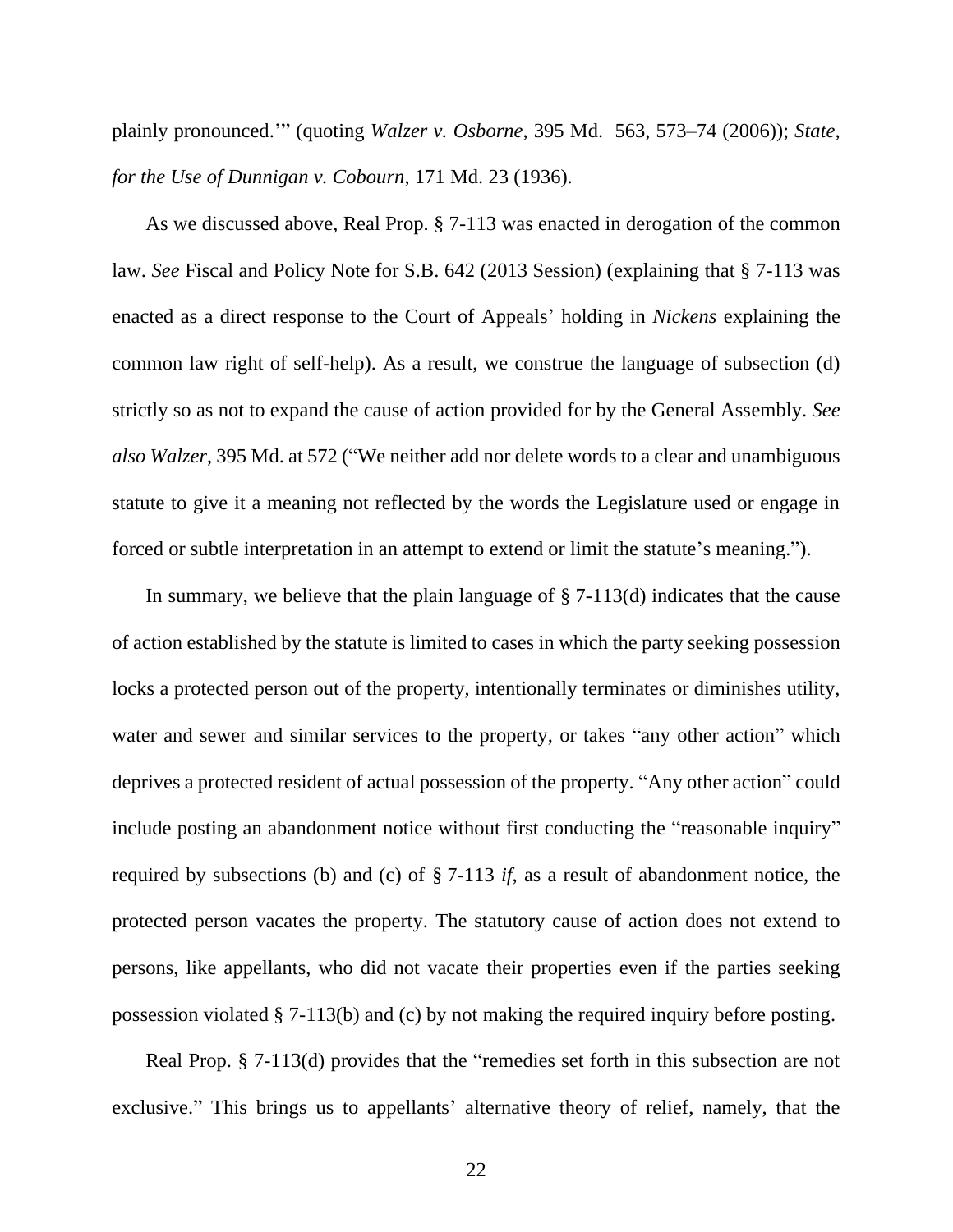amended complaint sets out a private cause of action pursuant to the Maryland Consumer Protection Act. We will assume for the purposes of analysis that one or more aspects of Selene's alleged behavior constituted a violation of the MCPA. However, as we will explain, the amended complaint nonetheless fails as a matter of law.

#### 2. Pleading Damages

The amended complaint alleged that the Wheelings "incur[red] legal fees to know their rights as bona fide tenants based on Selene's unfair and false statements[, and] emotional damages and losses with physical manifestations such as fear (of losing their home), anxiety (with the threat of eviction through no fault of their own), anger, (that Selene could not answer basi[c] questions to them as bona fide tenants), etc." As to Rodriguez, the complaint alleged that she "incurred legal fees to know her rights as a former owner of the property based on Selene's and Gargeu's deceptive eviction threats," and that she suffered "emotional damages and losses with physical manifestations such as fear, anxiety, and anger that she would return from a medical or other appointment to find her possessions and property taken from her before the date established by the Sheriff's office[.]" Appellants assert that these allegations are legally sufficient to support their § 7-113 and their MCPA claims.

Selene argues that these allegations are inadequate as a matter of law to support a private cause of action for an alleged violation of the MCPA. For reasons that we will explain, Selene is correct. (Additionally, in its brief, Selene has adopted the arguments presented by Gargeu, which we set out below.)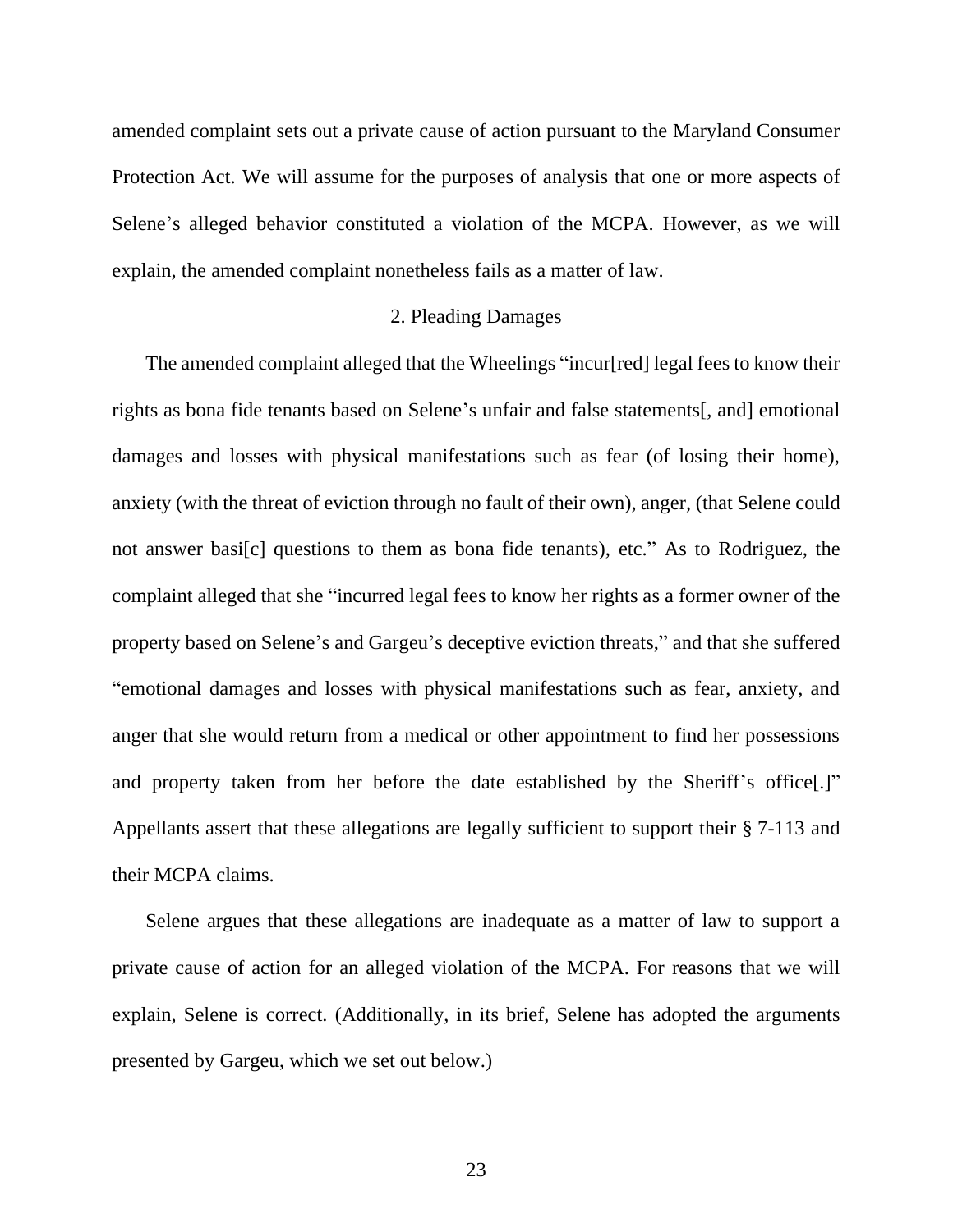For her part, Gargeu presents several contentions as to why the amended complaint failed to adequately plead damages. Some of her arguments on this score consist of assertions that, because she didn't violate § 7-113, it is impossible for appellants to allege that they were damaged by her actions. Those arguments fail for the reasons that we have explained in part 1 of this opinion. This leaves us with her argument that:

Finally, with respect to the emotional distress damages asserted by Ms. Rodriguez in the amended complaint, the same are untenable. Under Maryland law, recovery for emotional distress may be had if the injury is objectively ascertainable and is shown to be a provable consequence of the wrongful conduct. *Hoffman v. Stamper*, 385 Md. 1, 34 (2005), citing *Vance v. Vance*, 286 Md. 490, 498 (1979). There of course remains the concern that mental distress may be too easily simulated and there is no practical standard for measuring such distress. As such, recovery for emotional injury is not allowed based on the plaintiff simply saying, "This made me feel bad; this upset me." There must be at least a consequential physical injury, considered a "sufficient guarantee of genuineness that would otherwise be absent in a claim for mental distress alone." *Vance*, 286 Md. at 498.

Although our reasoning differs a bit from Gargeu's, we ultimately reach her desired

result.

Md. Rule 2-203(b) states the general rule (emphasis added):

Each averment of a pleading shall be simple, concise, and direct. No technical forms of pleadings are required. *A pleading shall contain only such statements of fact as may be necessary to show the pleader's entitlement to relief or ground of defense*. It shall not include argument, unnecessary recitals of law, evidence, or documents, or any immaterial, impertinent, or scandalous matter.

In *Lloyd v. General Motors Corp*., 397 Md. 108 (2007), the Court explained:

[I]n determining whether a petitioner has alleged claims upon which relief can be granted, *there is . . . a big difference between that which is necessary to prove the commission of a tort and that which is necessary merely to allege its commission,* and, when that is the issue, the court's decision does not pass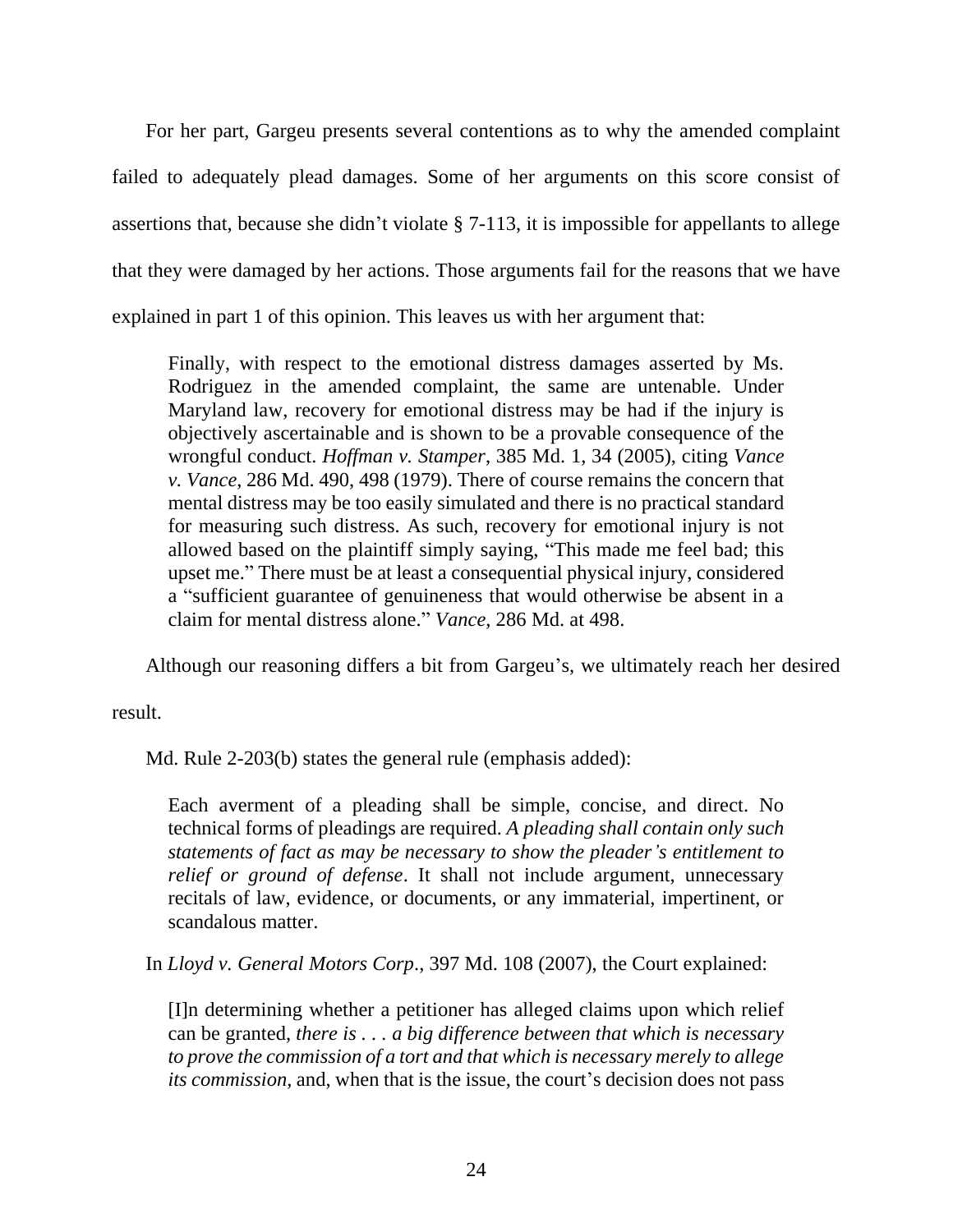on the merits of the claims; it merely determines the plaintiff's right to bring the action.

*Id.* at 121–22 (emphasis added) (cleaned up); *see also Pulte Home Corp. v. Parex, Inc*., 174 Md. App. 681, 725–26 (2007) ("Pulte was not, at the pleading stage, required to make an evidentiary 'showing' that there was an express warranty. Pulte *was*, however, required to set forth an 'averment' that was 'simple, concise, and direct,' and that contained 'such statements of fact as may [have been] necessary to show the pleader's entitlement to relief[.]"), *aff'd*, 403 Md. 367 (2008) (emphasis in original); *B & P Enterprises v. Overland Equipment Co.*, 133 Md. App. 583, 621 (2000) ("Under our liberal rules of pleading, a plaintiff need only state such facts in his or her complaint as are necessary to show an entitlement to relief." (cleaned up)).

This is the general rule. Were it applicable to the causes of action at play in the present appeal, the amended complaint's sparse allegations as to the nature of appellants' damages might suffice. However, as we will now explain, the Court of Appeals has imposed a more demanding standard for pleading damages in private actions brought under the MCPA. The requirements of this standard are particularly relevant in cases, like the present one, that involve claims for emotional distress.

Com. Law § 13–201 "establishes the Division of Consumer Protection in the Office of the Attorney General, charging the Division with the duty to administer the Consumer Protection Act." The Division has the power and the duty to receive and investigate complaints and to initiate an investigation of any unfair and deceptive trade practice. *Consumer Protection Division v. Morgan*, 387 Md. 125, 149 (2005). In addition to the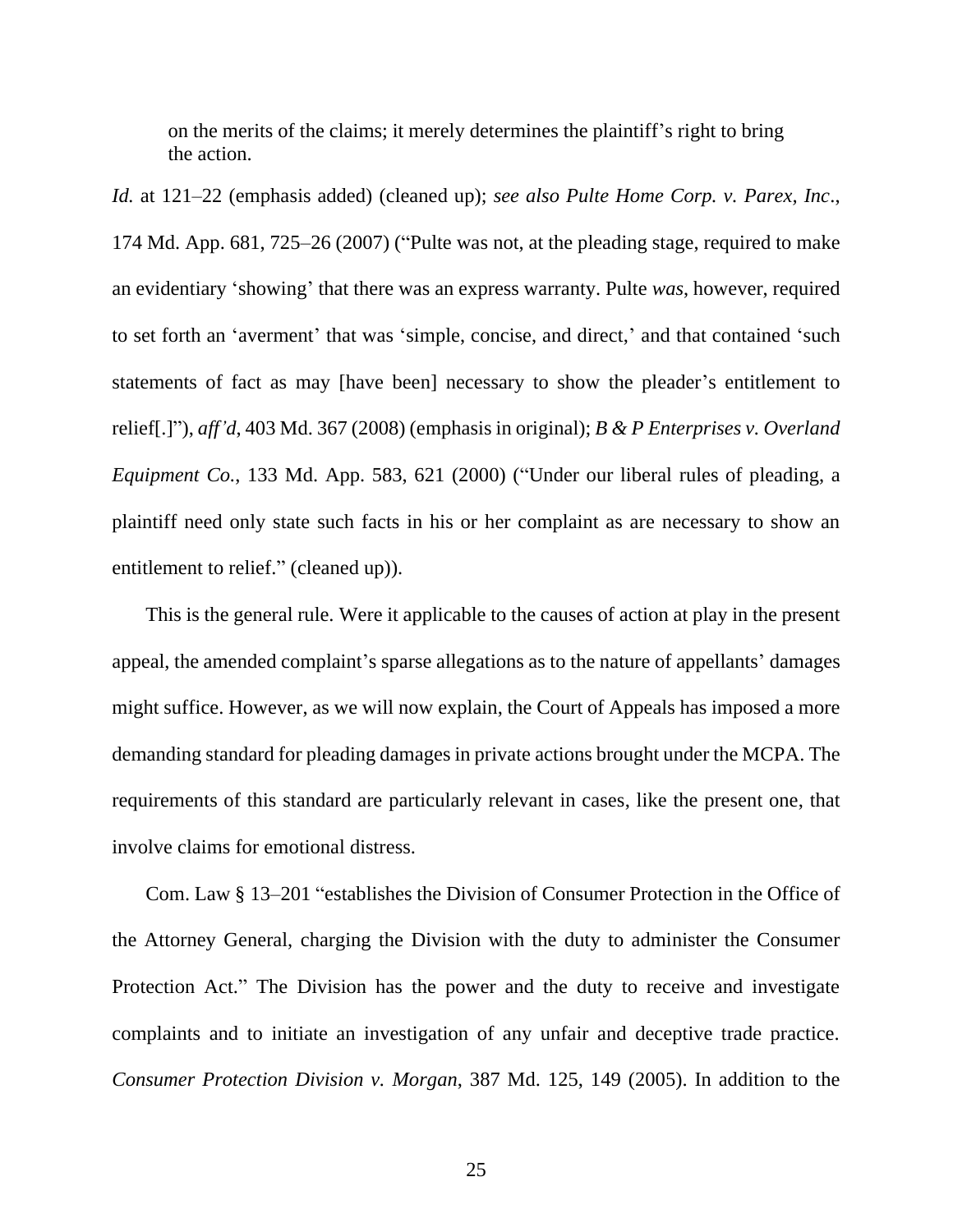broad enforcement powers wielded by the Consumer Protection Division, the MCPA also provides that a person "may bring an action to recover for injury or loss sustained by him as the result of a practice prohibited by this title." Com. Law. § 13-408(a). If the party successfully recovers damages for loss or injury at trial, it may also seek reasonable attorney's fees. Com. Law § 13-408(b).

Maryland's appellate courts have held that, to prevail in a private action pursuant to § 13-408, a plaintiff must prove "actual injury or loss." *Lloyd v. GMC*, 397 Md. 108, 143 (2007) (quoting *CitaraManis v. Hallowell*, 328 Md. 142, 153 (1992)); *McGraw v. Loyola* 

*Ford*, 124 Md. App. 560, 581 (1999)). As the Court explained in *Lloyd*:

We have . . . established that, in order to articulate a cognizable injury under the Consumer Protection Act, the injury must be objectively identifiable. In other words, the consumer must have suffered an identifiable loss, measured by the amount the consumer spent or lost as a result of his or her reliance on the sellers' misrepresentation.

397 Md. at 143. A party's "failure to 'establish the nature of the actual injury or loss that [a consumer] has allegedly sustained as a result of the prohibited practice' is fatal to a private cause of action under the Act." *McGraw*, 124 Md. App. at 581 (1999) (quoting *CitaraManis*, 328 Md. at 152).

In *Lloyd*, the Court made it clear that the requirement to demonstrate "actual injury or

loss" was not only a requirement of *proof*, but also of *pleading* (emphasis added):

[In *CitaraManis*] [w]e further elucidated that, under the Consumer Protection Act a party may pursue a public remedy, by filing a claim with the Attorney General, a private remedy, by filing a private cause of action, or both. We noted, however, that there is a difference between the two options with regard to the necessity of *pleading* injury or harm: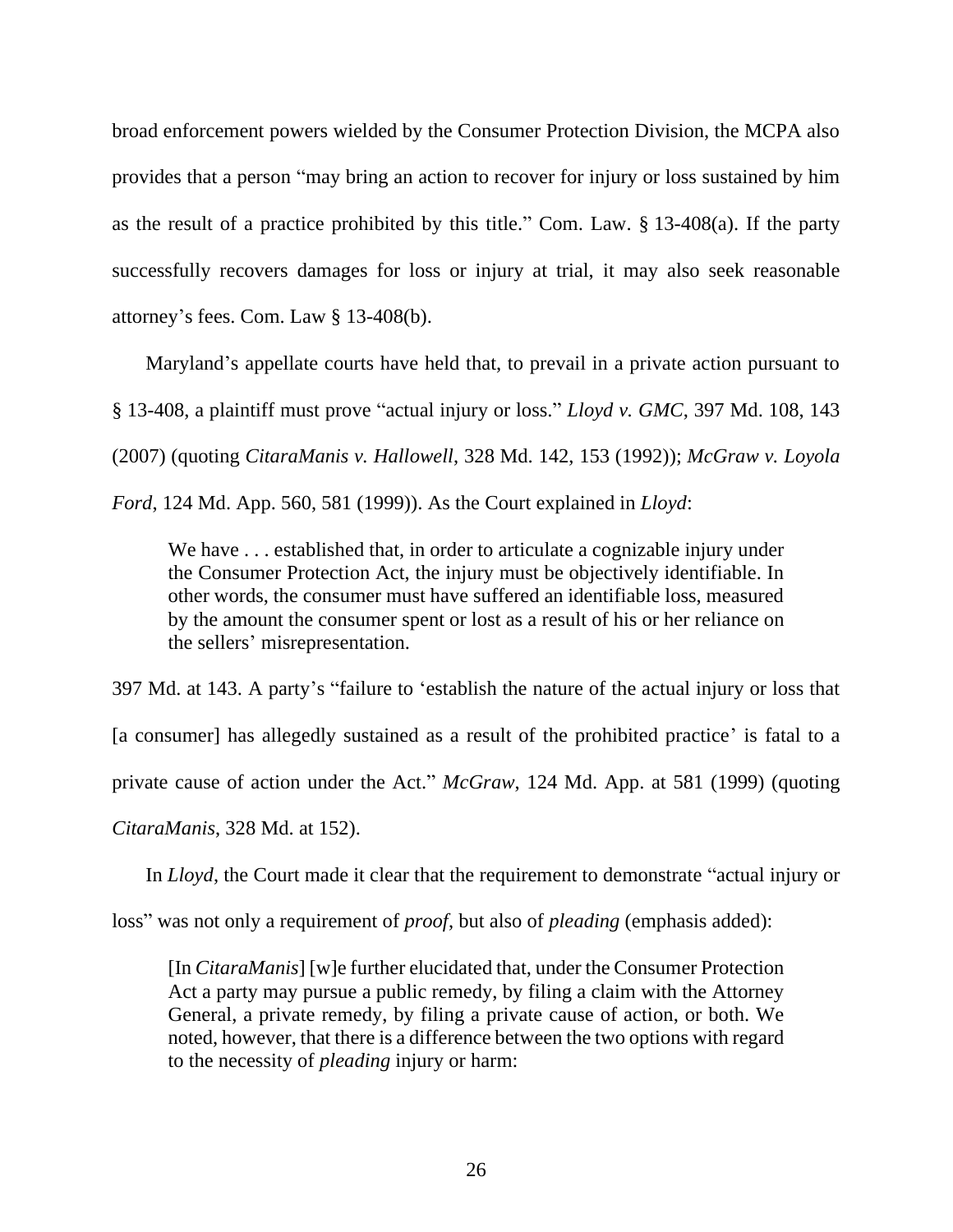Notwithstanding the availability of both public and private remedies to consumers, the Legislature has established a clear distinction between the elements necessary to maintain a public enforcement proceeding versus a private enforcement proceeding. In a public enforcement proceeding any practice prohibited by this title is a violation . . . whether or not any consumer in fact has been misled, deceived, or damaged as a result of that practice." § 13–302. In contrast, a private enforcement proceeding pursuant to  $\S$  13–408(a) expressly only permits a consumer "to recover for injury or loss sustained by him as the result of a practice prohibited by this title." § 13–408(a). *Section 13–408(a), therefore, requires an aggrieved consumer to establish the nature of the actual injury or loss that he or she has allegedly sustained as a result of the prohibited practice*. This statutory construction creates a bright line distinction between the public enforcement remedies available under the CPA and the private remedy available under § 13– 408(a).

*Id.* at 147–48 (quoting *CitaraManis*, 328 Md. at 147–48).

The *Lloyd* Court explained the policy basis for its holding (emphasis added):

The requirement that parties *plead* actual injury or harm in a private cause of action under the Consumer Protection Act:

"is said to prevent aggressive consumers who were not personally harmed by the prohibited conduct, or even involved in a transaction with the offending businessman, from instituting suit 'as selfconstituted private attorneys general' over relatively minor statutory violations. Another fear is that the powerful weapon given to consumers in the form of the private remedy 'was capable of being used improperly for harassment and improper coercive tactics.'"

[*CitaraManis*, 328 Md. at 153] (quoting 1 H. Alperin & R. Chase, *Consumer Law: Sales Practices And Credit Regulation* § 136 at 193).

We acknowledged the differing interests sought to be promoted by the public and private enforcement proceedings.

"[T]he CPA's public enforcement mechanisms are set up to prevent potentially unfair or deceptive trade practices from occurring, even before any consumer is injured, whereas § 13–408(a) requires that actual 'injury or loss' be sustained by a consumer before recovery of damages is permitted in a private cause of action. A construction of the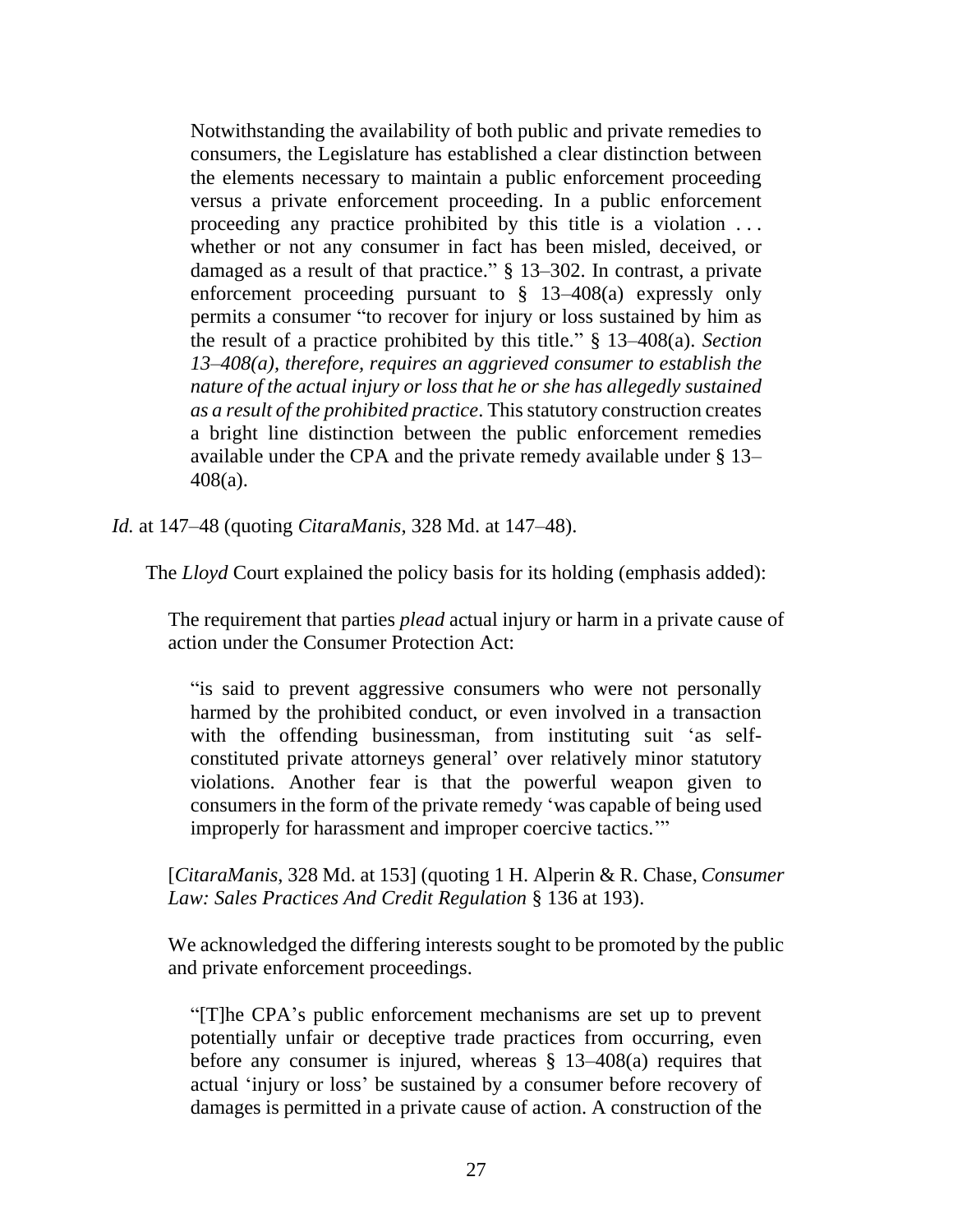CPA that would establish  $\S$  13–302 as a benchmark to determine whether a consumer has sustained 'injury or loss' within the meaning of § 13–408(a) is both strained and illogical."

[*CitaraManis*, 328 Md. at 153] quoting Comment, *Maryland's Consumer Protection Act: A Private Cause of Action for Unfair or Deceptive Trade Practices*, 38 Md. Law Rev. 733, 739 n. 50 (1979). 397 Md. at 148–49.

Moreover, in private actions brought under the MCPA involving claims of emotional

distress, the Court of Appeals has long required that such claims "must be capable of

objective determination." As Judge Ellen Lipton Hollander explained (emphasis added):

The Maryland Court of Appeals has held that "noneconomic damages," which include damages for pain and suffering, are available under the CPA, up to the limits established by Courts and Judicial Proceedings § 11–108, Maryland's statutory cap on noneconomic damages for personal injury. As the Maryland court explained in the CPA case of *Hoffman v. Stamper*, *supra*, 385 Md. [1] at 32–38 [(2005)], Maryland adheres to the so-called "modern rule" articulated in *Vance v. Vance*, 286 Md. 490 (1979), which permits "recovery of damages for emotional distress if there was at least a 'consequential' physical injury," in the sense that "'the injury for which recovery is sought is capable of objective determination.'" *Hoffman*, 385 Md. at 34 (quoting *Vance*). This "physical" injury standard permits recovery for "such things as depression, inability to work or perform routine household chores, loss of appetite, insomnia, nightmares, loss of weight, extreme nervousness and irritability, withdrawal from socialization, fainting, chest pains, headaches, and upset stomachs," *id*. at 34–35, *but excludes recovery "based on the plaintiff simply saying, 'This made me feel bad; this upset*  me."

*Sager v. Housing Commission of Anne Arundel County*, 855 F. Supp. 2d 524, 548–49 (D.

Md. 2012) (some citations omitted).

Returning to the case before us, the amended complaint does not allege that appellants manifested any observable physical manifestations of the emotional distress caused by Selene. Rather, and we mean no disrespect to appellants, the allegations regarding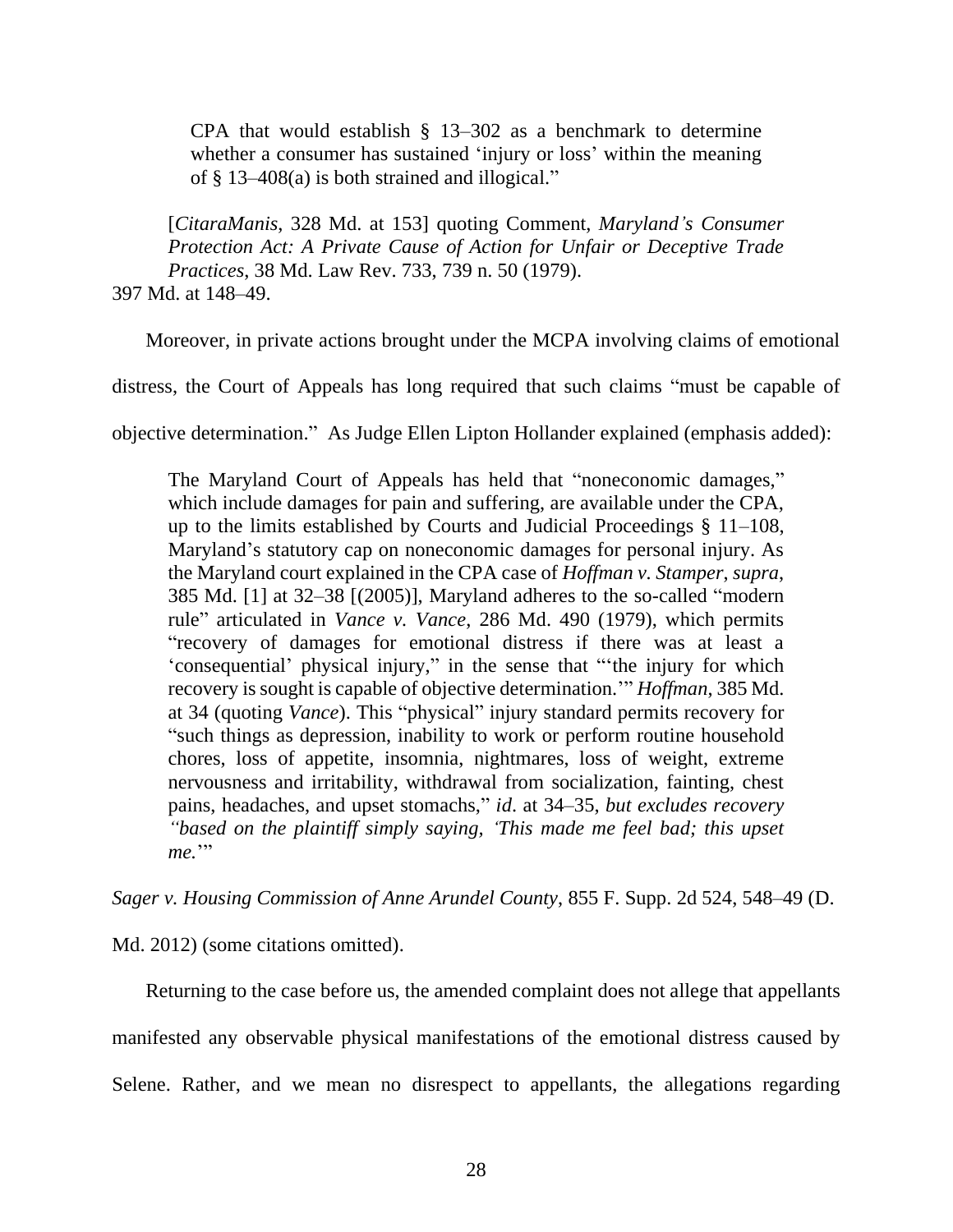emotional distress amount to nothing more than assertions that Selene's actions upset them. The MPCA requires more in order for a complaint to survive a motion to dismiss for failure to state a cause of action. This result doesn't change because appellants also alleged that they contacted attorneys for advice as to their rights after learning of the notices. If, for the purposes of a private action under the MCPA, attorney's fees incurred for such purposes were enough to satisfy Com. Law § 13-408(a)'s requirement that a plaintiff demonstrate an "injury or loss sustained" as the result of the violation of the statute, the limitations imposed by *Lloyd*, *CitaraManis* and other decisions would be rendered meaningless.

> **THE JUDGMENT OF THE CIRCUIT COURT FOR BALTIMORE CITY IS AFFIRMED. APPELLANTS TO PAY COSTS.**